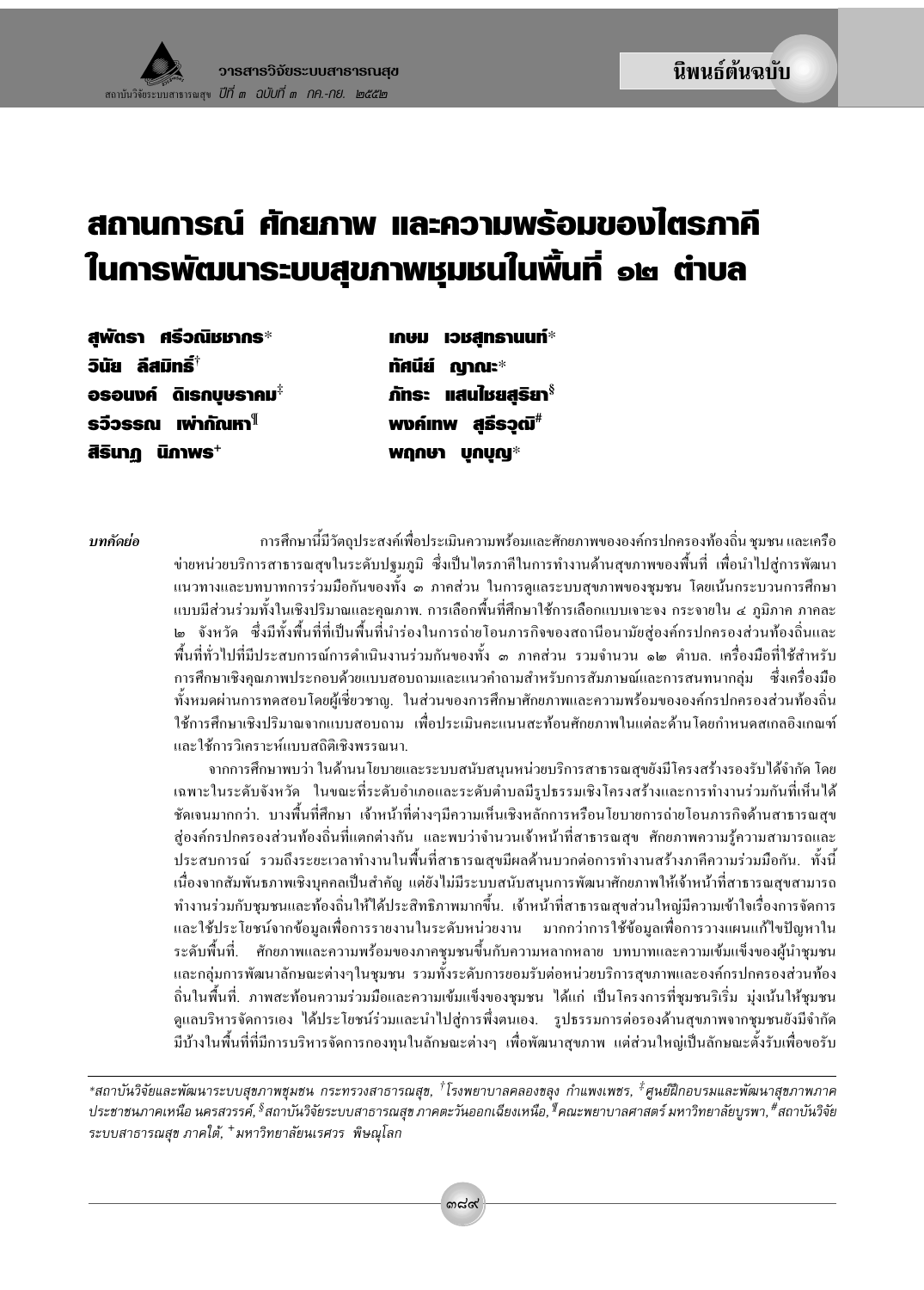

ึการสนับสนุนมากกว่าเป็นการเรียกร้องหรือต่อรองเพื่อประโยชน์ที่จะเกิดขึ้นกับชุมชน ศักยภาพและความพร้อมของ ้องค์กรปกครองส่วนท้องถิ่นส่วนใหญ่มีหน่วยงานเฉพาะดูแลเรื่องสาธารณสุขและมีศักยภาพในด้านการบริหารจัดการ ึ่งฉะที่ทุกแห่งที่ศึกษาได้รับการยอมรับจากประชาชนเรื่องการเมืองท้องถิ่น แต่อำนาจการจัดเก็บภาษีท้องถิ่นและการหา รายใด้มีความแตกต่างกันตามขนาดขององค์กร. ส่วนรายจ่ายในการพัฒนาด้านสาธารณสุขของแต่ละพื้นที่นั้นมีน้อยมาก ้เพียงร้อยละ ๖.๖๔ ของรายจ่ายทั้งหมดเท่านั้น โดยเฉพาะอย่างยิ่ง การมีส่วนร่วมในการสร้างหลักประกันสุขภาพมีน้อย มาก ทั้งเรื่องการกำหนดนโยบายในพื้นที่เพื่อให้เกิดการประกันสุขภาพแก่ประชาชนทุกคนในพื้นที่รับผิดชอบ การร่วม จัดบริการและการซื้อบริการ โดยจะมีบทบาทการดูแลกำกับบริการและการบริหารสถานบริการบ้างเท่านั้น.

ข้อเสนอแนะที่สำคัญประกอบด้วย ๑) ควรสนับสนุนให้เกิดการเรียนรู้เพื่อพัฒนากลไกความร่วมมือกันของทุกภาค ส่วนในระดับพื้นที่, ๒) ควรส่งเสริมการพัฒนาศักยภาพของแต่ละภาคส่วนให้ชัดเจนและต่อเนื่องตามศักยภาพและขีด ี ความสามารถ, ๗) ควรพัฒนากลวิธานและระบบสนับสนุนสำคัญ เช่น เรื่องระบบบริหารจัดการ ระบบฐานข้อมูลใน ้เชิงการจัดการ และใช้ประโยชน์เพื่อการวางแผนและดำเนินการแก้ไขปัญหาพื้นที่ รวมทั้งการติดตามประเมินผล.

นอกจากนี้ จากการประชุมระหว่างคณะผู้วิจัยและผู้เกี่ยวข้องในการพัฒนา พบว่ามีข้อเสนอเชิงกลวิธานการพัฒนาเพิ่ม ้เติมเพื่อให้เกิดระบบสุขภาพชุมชนอย่างแท้จริง คือ ๑) ควรปรับเป้าหมายของการพัฒนาจากการถ่ายโอนภารกิจด้าน สาธารณสุขส่องค์กรปกครองส่วนท้องถิ่นให้เป็นการสร้างเสริมแนวคิด, กระบวนการพัฒนาภาคีด้านสุขภาพและคุณภาพ ชีวิตโดยเป็นความร่วมมือทั้งจากภาคสาธารณสุข ท้องถิ่นและชุมชน, ๒) เสริมกลวิธานเชิงนโยบายและการบริหาร ้องค์กรในระดับจังหวัดและอำเภอในการพัฒนาระบบงานด้านสุขภาพเพื่อขับเคลื่อนงานด้านสุขภาพชุมชนให้เกิดเป็น นโยบายสาธารณะ. ทั้งนี้ต้องเสริมความเข้มข้นในการสื่อสารสาธารณะด้านสุขภาพด้วย, ๑) ให้มีระบบการเสริม ศักยภาพขององค์กรปกครองส่วนท้องถิ่นที่ชัดเจนต่อเนื่องตามบริบทของพื้นที่จากหน่วยงานที่เกี่ยวข้อง. รปแบบที่ ้คำเนินการได้ เช่น การจัดทำฐานข้อมูลในพื้นที่เค่น, การเปิดเวทีเรียนรู้ที่เหมาะสมเพื่อศึกษาแลกเปลี่ยนบริบทการทำงาน ร่วมกันของทุกภาคส่วน.

ศักยภาพและความพร้อม, องค์กรปกครองท้องถิ่น, หน่วยบริการสาธารณสุข, ชุมชน, สุขภาพชุมชน คำสำคัญ :

#### **Abstract** Potential and Readiness of Tripartite Member Concerning the Development of the Community Health System in 12 Sub-districts

Supattra Srivanichakorn\*, Kasem Vechasuthanon\*, Winai Leesmith<sup>†</sup>, Tassanee Yana\*, Onanong Direkbussarakom<sup>‡</sup>, Pattara Sanchaisuriya<sup>§</sup>, Raviwan Paokanha<sup>¶</sup>, Pongtep Suthirawuth<sup>#</sup>, Sirinat Nipaporn<sup>+</sup>, Praksa Bookboon<sup>\*</sup>

\*Research and Development of the Community Health Systems Institute, †Klong Khlung Hospital, Kamphaengphet Province, <sup>‡</sup>Center of Study Research and Development of the Health (Northern Region), Nakhon Swan, <sup>§</sup>Health Systems Research Institute, (Northeastern Region), <sup>¶</sup>Faculty of Nursing, Burapha University, <sup>#</sup>Health Systems Research Institute, (Southern Region), \*Naresuan University, Phitsanulok

This research study concerns the situation, potential and readiness of local government organizations, communities and networks of health service units at the primary health care level which work in partnership for local health. It is aimed at bring about improvements in the direction of and the role played by networking of the tripartite members of the community health system. The study emphasizes the process of both the quantity and quality approaches. The selection of the study area was made using the purposive method, with the distribution being two provinces each in four regions of Thailand. They were included in both the primary area with regard to their experience with the transfer of the mission of primary health care units to local government organizations and with the cooperative efforts of 12 sub-districts. The method of this qualitative study involved the use of a questionnaire with guidelines for interviews and focus group discussions, all of which had been passed and tested by professionals. With regard to the study of the potential and readiness of local government organizations, a scale was set up concerning the criteria and use of descriptive analysis.

The study resulted in significant information on the situation, capacity, and readiness of the network of health services relating to policy dimensions and the system of support for health service providers, which still has an incomplete structure, especially at the provincial level. However, at the district and sub-district levels, the clearing structure has worked more effectively in some of the study areas with regard to the principles or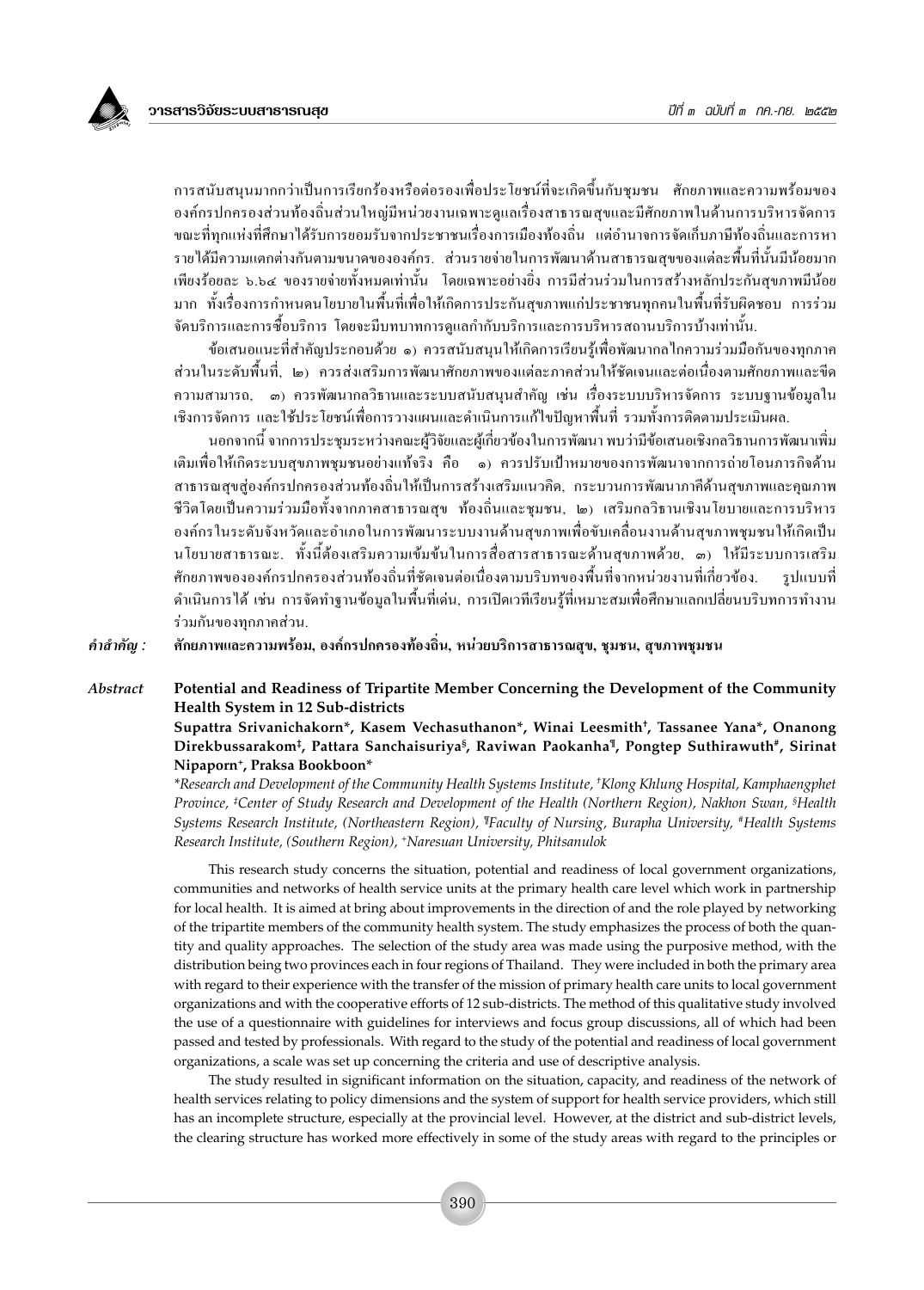policies governing the transfer of the health service mission to local government organizations in a different manner. The number of health service providers, their capacity regarding knowledge, and their experience, including duration of work, all have had a positive impact on their work as partners because, while individual relationships are important, the supporting system still lacks capacity for the development of more effective health officers working in communities and local areas. However, most health personnel possess understanding regarding the management and use of information; they can report on the level of the working unit more effectively than use the information for planning to solve problems at the area level. The capacity and the readiness of individual communities were found to depend on the variety, role, and strengths of the community leaders and the development groups within those communities. This observation includes the level of acceptance of health service units and the local government organization in the area concerned, as well as the focus on management, and bringing about good governance. Concrete negotiations on health from the community level are still limited, particularly with regard to funding. The capacity and the readiness of the local government organizations regarding the structure of the health system in most of the study areas varied by specific unit of management capacity. The entire study unit was accepted by the communities with regard to the local politics. However, the ability to obtain local revenues and generate income differs according to the size of each organization. For expenses on health development in those areas, each obtains a little over 6.6 percent of the total expenses from the study area. It was found that participation in the universal health insurance coverage scheme in these areas was still limited, with regard both to policy setting in the area in order to extend the coverage to all people in the areas concerned, involvement in providing and purchasing health services, including service monitoring and practice management.

Important suggestions arising from the study as it concerned the health service network and communities comprised the following: (1) support is needed for learning more about the local mechanisms for working cooperatively for health; (2) improvement in capacity-building should be promoted in each sector clearly and continuously according to their capacity and ability; (3) a mechanism and support system should be developed such as a management system, and information system for planning, and implementing, and for monitoring and evaluation.

Other suggestions called for (1) modifying the development goal regarding the transfer of the responsibility for providing health services to the local government organizations in order to promote the concept and process of partnership development among those in the health sector, local government organizations, and community; (2) advocating policy mechanisms and organizational management at the district and provincial levels for developing public policy on health, as it relates to social marketing and public communication on (3) supporting clear and continuous capacity-strengthening measures for local governments, such as health: databases developed to cover interesting case studies, and organizing appropriate activities for improving the learning process on networking issues in all sectors.

#### Key words: potential and readiness, local government organizations, health service unit, community, community health

# ภูมิหลังและเหตุผล

ี - ะบบสุขภาพที่กว้างกว่า ระบบสาธารณสุข ประกอบไปด้วย  $\overline{\textbf{G}}$  ศักดิ์ศรีและคุณค่าคน, สัมมาชีพ, วัฒนธรรมและสิ่ง แวดล้อม, ชุมชนเข้มแข็ง, การศึกษา, ศาสนา, วิทยาศาสตร์ และเทคโนโลยี, การสื่อสาร, การสาธารณสุข, นโยบาย ิสาธารณะและทิศทางการพัฒนา โดยมียุทธศาสตร์สำคัญ คือ การทำให้เกิดความเป็นหนึ่งเดียวกันขององค์ประกอบระบบ

สุขภาพ รวมทั้งการบูรณาการแนวความคิดในการส่งเสริมสุข ภาพเข้าสู่พันธกิจหลักของภาคีในทุกภาคส่วนของสังคม (All for Health) และเป็นยุทธศาสตร์สำคัญของระบบสุขภาพในสังคม ยุคใหม่ที่ประชาชนมีส่วนร่วมสูงขึ้นทั้งในระดับชาติและท้อง ถิ่น<sup>(๓)</sup>.

้ทั้งนี้ เป้าหมายการดำเนินงานด้านสุขภาพของประเทศไทย ม่งหวังให้ประชาชนไทยทกคนมีสขภาวะที่ดี สมบรณ์ทั้งทางกาย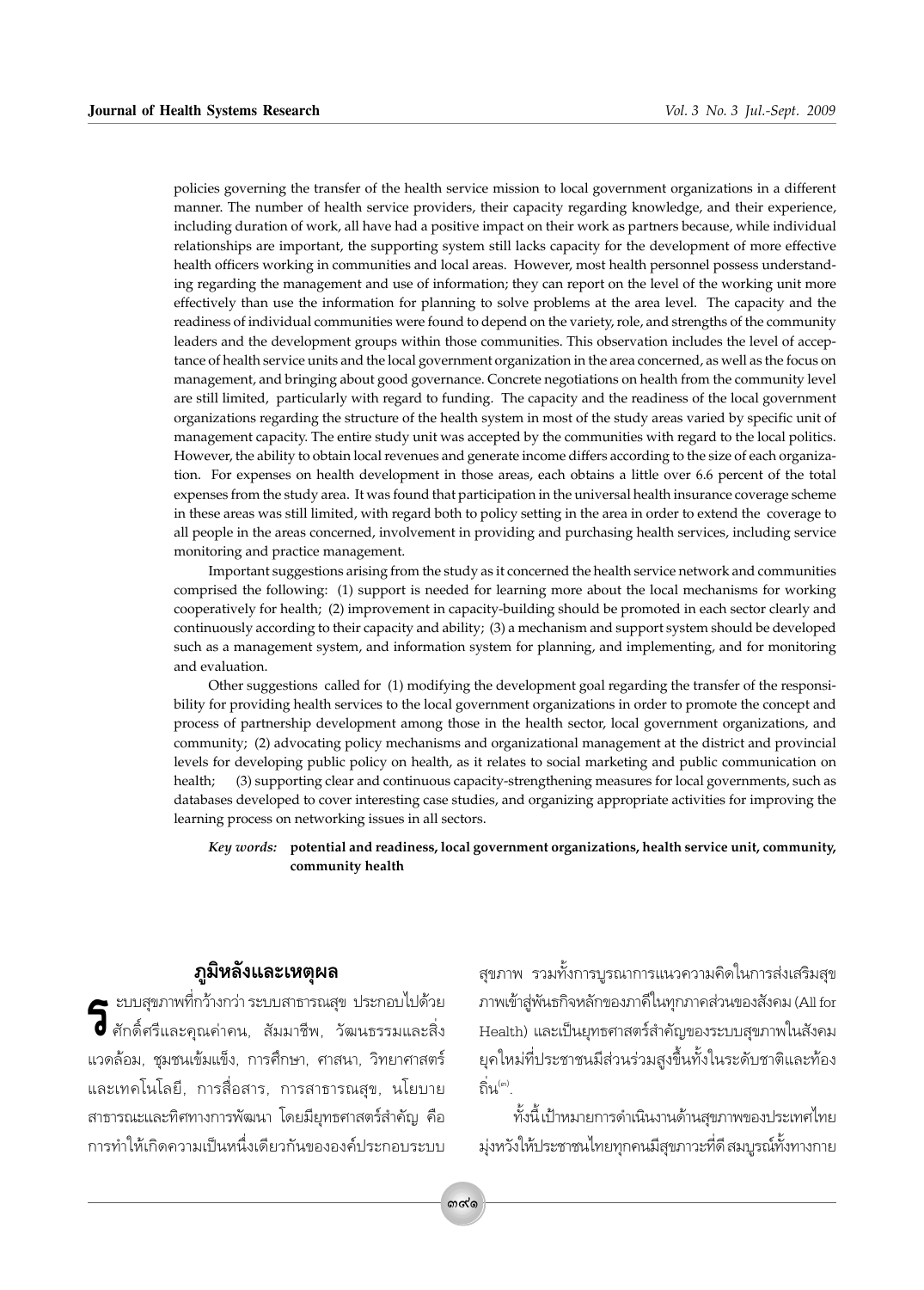จิต ปัญญา และสังคม เชื่อมโยงกันเป็นองค์รวมอย่างสมบูรณ์. ขณะที่เป้าหมายของการพัฒนาระบบสุขภาพชุมชนที่ ประเวศ วะสี ได้ให้ข้อเสนอแนะเชิงรูปธรรมว่า ประกอบด้วยการ ้สำรวจและช่วยเหลือผู้ที่ถูกทอดทิ้งในชุมชน, การดูแลตนเอง การดูแลในครอบครัวหรือในชุมชน โดยไม่ต้องไปโรงพยาบาล, การดูแลรักษาโรคเรื้อรังได้ครอบคลุมต่อเนื่องทุกคน, การ ้ดูแลผู้สูงอายุ, การควบคุมโรคที่พบบ่อย เช่น ไข้เลือดออก, สร้างชุมชนให้เข้มแข็ง จะช่วยสร้างเสริมสุขภาพตามมา, การดูแลส่งเสริมสุขภาพครอบครัว และเศรษฐกิจพอเพียงมี สัมมาชีพเต็มพื้นที<sup>่(๑)</sup>. การพัฒนาเพื่อมุ่งสู่เป้าหมายระดับต่างๆ หลีกเลี่ยงไม่ได้เรื่องการพิจารณาสภาพบริบทเงื่อนไขที่เกี่ยวข้อง โดยเฉพาะอย่างยิ่งภายใต้ทิศทางการกระจายอำนาจการ ปกครองสู่ท้องถิ่น ซึ่งได้รับการถ่ายโอนภารกิจในหลายด้าน ิจากระดับส่วนกลางสู่พื้นที่ดำเนินการ. สิ่งนี้ทำให้ทุกฝ่าย จำเป็นต้องรับรู้บทบาทหน้าที่และแนวทางการพัฒนาภายใต้ เงื่อนไขของศักยภาพและความพร้อมเพื่อนำไปสู่การพัฒนา ระบบร่วมกันได้อย่างมีประสิทธิภาพ<sup>(๔)</sup>.

การพัฒนาระบบสุขภาพชุมชนในหลักการนั้นจำเป็นต้องมี ิ ความร่วมมือที่สอดประสานกันระหว่างองค์กรที่เกี่ยวข้องทั้งที่ เป็นทางการและไม่เป็นทางการสูงมาก แม้ว่าจะมีการดำเนิน งานเพื่อสร้างความร่วมมือของภาคีด้านสุขภาพในระดับส่วน กลางและระดับพื้นที่อย่างกว้างขวาง แต่ภายใต้บริบทใหม่ใน ้เชิงการเปลี่ยนแปลงทางสังคม เศรษฐกิจและวัฒนธรรม รวม ทั้งทิศทางการถ่ายโอนภารกิจด้านสาธารณสุขสู่องค์กรปกครอง ้ส่วนท้องถิ่นนั้น ผู้เกี่ยวข้องจำเป็นต้องติดตามสถานการณ์การ ้พัฒนาให้เท่าทัน รวมทั้งสามารถเข้าใจศักยภาพ ความพร้อม และ โอกาสการพัฒนาที่จะทำให้มีการเชื่อมประสานระหว่างหน่วย งานรัฐไม่ว่าจะเป็นองค์กรปกครองส่วนท้องถิ่น หรือภาค สาธารณสุขและภาคประชาชนเพื่อนำไปสู่การพัฒนาระบบ สุขภาพชุมชนได้ต่อไป. นอกจากนี้การศึกษาวิจัยและการ ้ พัฒนาในพื้นที่บริบทเฉพาะยังเป็นความจำเป็นเนื่องจากทำให้ เห็นความเป็นไปได้ของการใช้ข้อมูลจากสถานการณ์และ เงื่อนไขในปัจจุบัน ทั้งยังเป็นการเตรียมความพร้อมในการ ดำเนินงานของผู้เกี่ยวข้องในระดับพื้นที่ที่เห็นประโยชน์และมี ทิศทางการพัฒนาระบบสุขภาพชุมชนภายใต้แนวคิดการ ์ พัฒนาภาคีความร่วมมือด้านสุขภาพ ลักษณะความสัมพันธ์ การประสานเชื่อมต่อระหว่าง องค์กรปกครองส่วนท้องถิ่น ชุมชน และเครือข่ายบริการสาธารณสุขในเชิงการวางเป้าหมาย แผนงาน แผนงบประมาณหรือใช้ทรัพยากรร่วมกันสามารถนำไปสู่การ สร้างกิจกรรมที่เกื้อหนุนซึ่งกันและกัน. ทั้งนี้จำเป็นต้องร่วม ้กำหนดบทบาทที่เห็นพ้องต้องกันทั้งสามฝ่าย ย่อมจะก่อให้ ้เกิดประโยชน์สูงสุดในการพัฒนางานด้านสุขภาพ เพื่อให้ ประชาชนไทยทุกคนมีสุขภาพดี สมตามเจตนารมณ์.

้การศึกษาวิจัยนี้ศึกษาสถานการณ์ความพร้อม และ ์ศักยภาพขององค์กรปกครองท้องถิ่น ชุมชน และหน่วย บริการสาธารณสุขโดยมุ่งเน้นที่หน่วยบริการปฐมภูมิ ซึ่งเป็น ไตรภาคีในการทำงานด้านสุขภาพของพื้นที่ เพื่อนำไปสู่การ ิพัฒนาบทบาทการร่วมมือกันของทั้งสามภาคส่วนในการดูแล ระบบสุขภาพของชุมชนต่อไป.

์ศักยภาพและความพร้อมในการศึกษานี้ หมายถึง พลัง หรือความสามารถที่แฝงอยู่ และสามารถที่จะทำให้ปรากฏได้ ด้วยองค์ประกอบสำคัญที่ใช้เพื่อบ่งชี้ขีดความสามารถใน กระบวนการมีส่วนร่วมเชิงระบบและการบริหารจัดการในส่วน ที่องค์กรเกี่ยวข้อง<sup>๒)</sup> ทั้งนี้ ศักยภาพและความพร้อมสะท้อน ได้ในหลายมิติและจำเป็นต้องสอดคล้องกับบทบาทหน้าที่ ความรับผิดชอบในการบริหารจัดการและบริการสาธารณะ ตลอดจนสามารถสร้างการมีส่วนร่วมในการพัฒนาและสามารถ แก้ไขปัญหาที่ตอบสนองความต้องการของประชาชนในพื้นที่ ได้อย่างยั่งยืน.

### ระเบียบวิธีสึกษา

์พื้นที่ศึกษาทั้งหมด ๑๒ ตำบล ที่เลือกแบบเจาะจงจาก ๔ ภาค ภาคละ ๒ จังหวัด โดยเป็นพื้นที่ที่มีประสบการณ์การ ้พัฒนาระบบสุขภาพชุมชน ครึ่งหนึ่งเป็นพื้นที่ที่มีการนำร่องที่มี การถ่ายโอนภารกิจด้านสาธารณสุขจากสถานีอนามัยสู่องค์กร ปกครองส่วนท้องถิ่น.

**วิธีการศึกษา** ทำการศึกษาทั้งเชิงปริมาณและเชิงคุณภาพ ได้แก่การทบทวนเอกสารวิชาการที่เกี่ยวข้องกับประเด็นที่ศึกษา.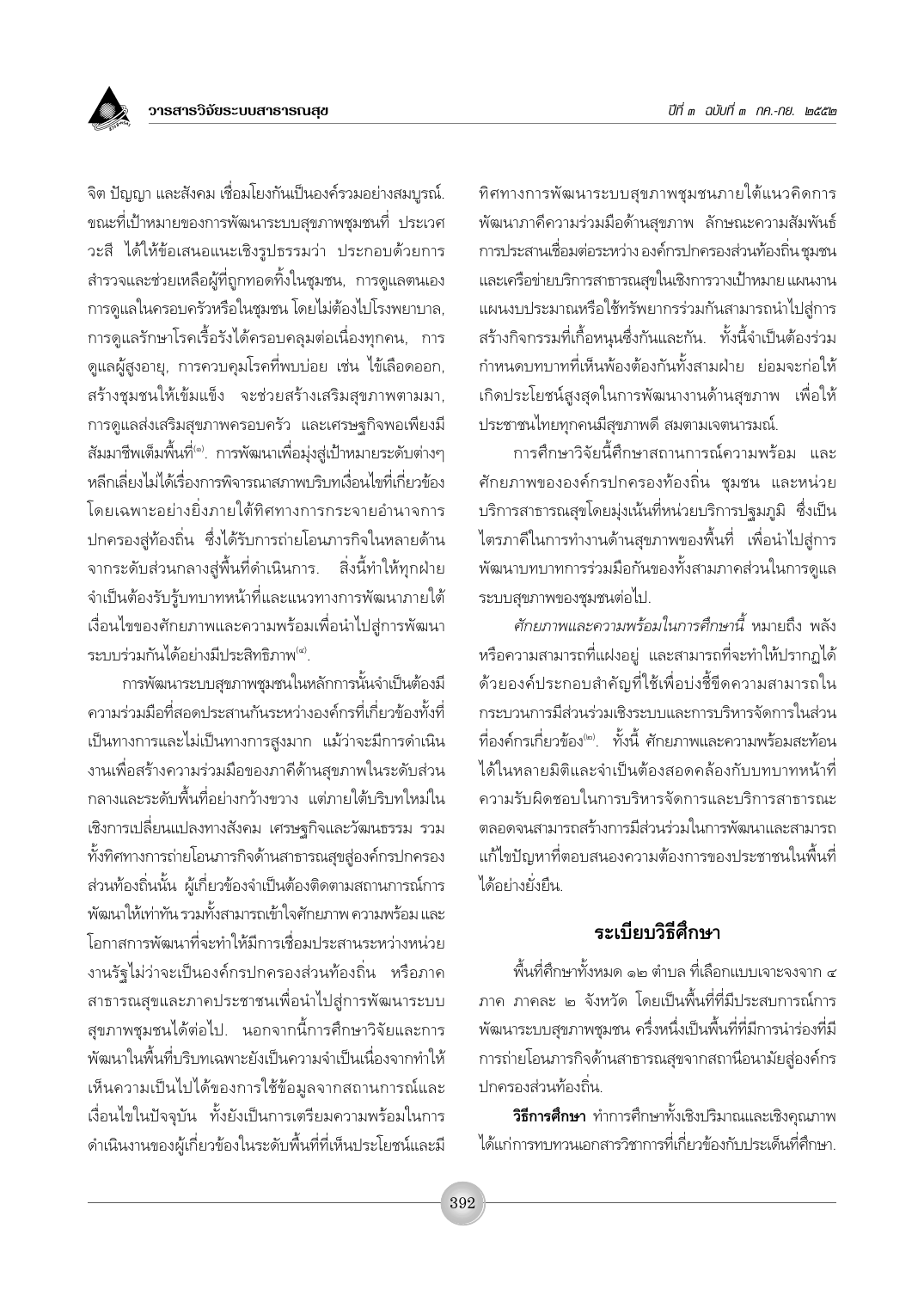

*รูปที่* ๑ กรอบการศึกษาสถานการณ์ ศักยภาพ ความพร้อมของไตรภาคี

การใช้แบบสอบถามและการสัมภาษณ์บุคคลสำคัญในแต่ละ ภาคส่วน ได้แก่ นายแพทย์สาธารณสุขจังหวัด, หัวหน้ากลุ่ม งานพัฒนายุทธศาสตร์ สำนักงานสาธารณสุขจังหวัด, สาธารณสุข ้อำเภอ, ผู้อำนวยการโรงพยาบาลชุมชน, เจ้าหน้าที่สาธารณสุข ที่ปฏิบัติงานในสถานีอนามัย, นายกองค์การบริหารส่วนจังหวัด, ประธานสภาองค์การบริหารส่วนจังหวัด, นายกเทศบาลตำบล, ประธานสภาเทศบาลตำบล, หัวหน้าส่วนสาธารณสขเทศบาล ้ตำบล, นายกองค์์การบริหารส่วนตำบลและการสนทนากลุ่ม ผู้นำชุมชนทั้งที่เป็นผู้นำทางการที่มีการแต่งตั้งและผู้นำธรรมชาติ จำนวน ๒-๓ กลุ่มๆ ละ ๘-๑๐ คน ในพื้นที่ศึกษาทั้ง ๑๒ แห่ง. นำข้อมูลจากแบบสัมภาษณ์และแนวคำถามและการสนทนา กลุ่มมาวิเคราะห์เชิงเนื้อหาตามประเด็นการศึกษา. ส่วนข้อมูล เชิงปริมาณวิเคราะห์ตามแบบประเมินคะแนนกล่มตัวแปร สำคัญในส่วนการศึกษาศักยภาพ ๕ ด้านขององค์กรปกครอง ส่วนท้องถิ่น โดยกำหนดสเกลอิงเกณฑ์ (Criterion referenced)

ใช้สถิติเชิงพรรณนา เช่น ค่าร้อยละ. ค่าเฉลี่ย.

### ผลการศึกษา

ผลการศึกษาแบ่งเป็น ๓ ส่วน. ส่วนที่ ๑ สถานการณ์ ์ศักยภาพ และความพร้อมของภาคสาธารณสุข. ส่วนที่ ๒ สถานการณ์ ศักยภาพ และความพร้อมของภาคชุมชน. ส่วนที่ ส่วนท้องถิ่น

# รูปธรรมการดำเนินงานสุขภาพในชุมชนที่มีการดำเนิน การร่วมกัน

ส่วนใหญ่เป็นกิจกรรมที่ประยุกต์และพัฒนามาจากงาน ตามนโยบายของกระทรวงสาธารณสข. ประเด็นการทำงานมื ลักษณะคล้ายกันในเกือบทุกพื้นที่ มีความแตกต่างกันบ้างใน ส่วนที่เป็นกระบวนการทำกิจกรรม ทั้งในส่วนที่ทำให้ความ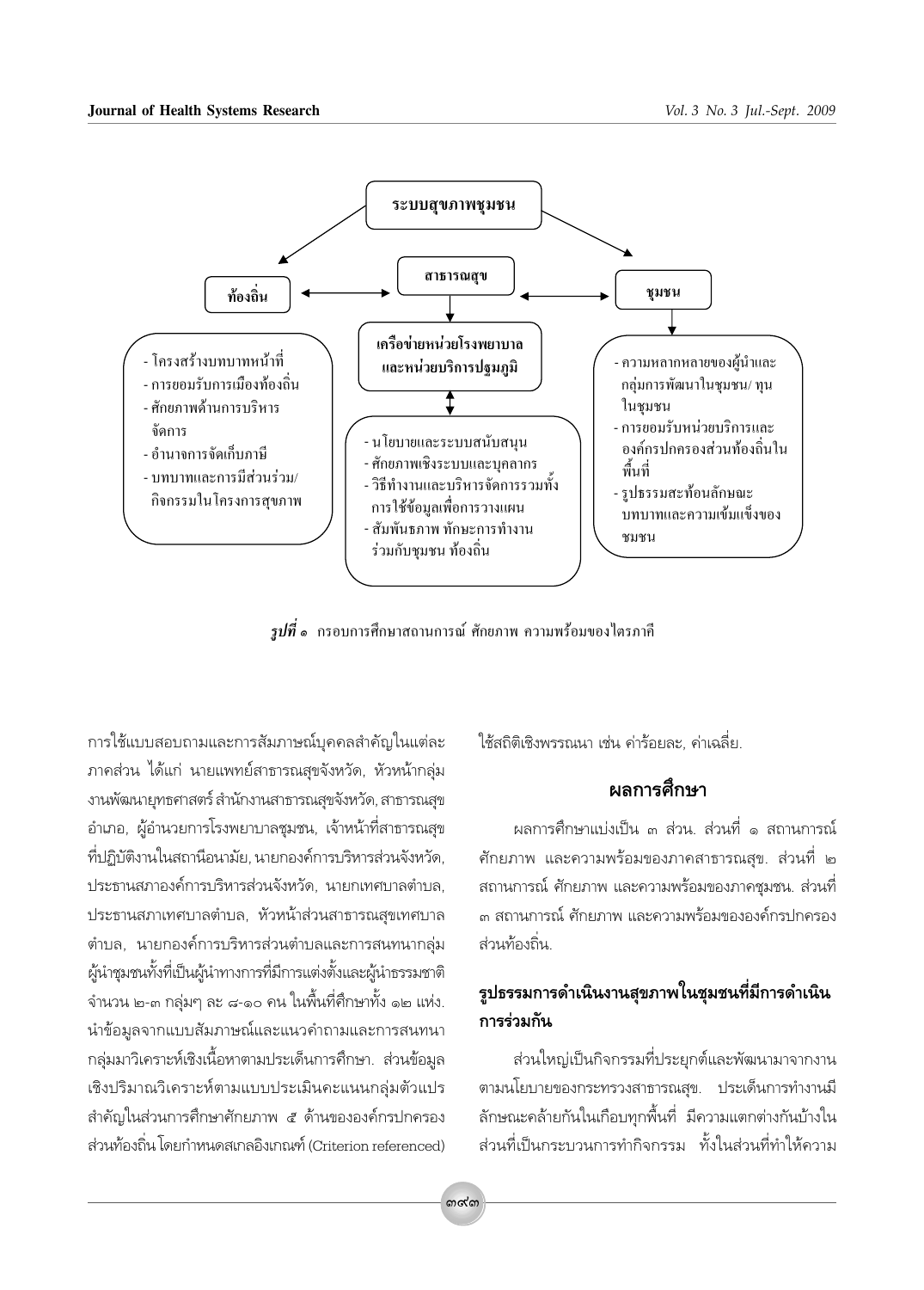้ครอบคลุมกลุ่มเป้าหมาย และประสิทธิผลของงานแตกต่างกัน. แต่การศึกษานี้ สามารถแสดงเพียงจำนวนงบประมาณที่สนับ สนุนกิจกรรมด้านสาธารณสุขซึ่งมีความแตกต่างกันมากตาม ความสนใจขององค์กรปกครองส่วนท้องถิ่น และความสามารถ ในการประสานและต่อรองของเจ้าหน้าที่สาธารณสุข และผู้นำ ชุมชน. ตัวอย่างกิจกรรมที่ดำเนินการ ได้แก่ โครงการด้านเด็ก ผู้สูงอายุ, คัดกรองผู้ป่วยเบาหวาน แรงดันเลือดสูง, การกำจัด ลูกน้ำยุงลาย และการอบรมอาสาสมัคร โดยผู้นำและผู้ปฏิบัติ งานในแต่ละภาคส่วนให้น้ำหนักต่อการดำเนินการแต่ละเรื่อง ต่างกันตามบริบทของพื้นที่

### ิสถานการณ์ ศักยภาพ และความพร้อมของภาค สาธารณสข

หน่วยบริการปจุมภูมิ เป็นหน่วยงานขนาดเล็ก มีข้อจำกัด ด้านทรัพยากรและการบริหารจัดการ ต้องอาศัยหน่วยงาน ระดับอำเภอเป็นผู้สนับสนุน. ที่สำคัญยิ่งคือ ต้องได้รับการ สนับสนุนจากชุมชนและท้องถิ่น. การศึกษาความพร้อมของ หน่วยบริการ จึงศึกษาบริบทที่เกี่ยวข้องในเชิงนโยบาย. ความเข้าใจเกี่ยวกับการทำงานกับท้องถิ่นและการกระจายอำนาจ รวมทั้งระบบการสนับสนุนหน่วยบริการสาธารณสุข, ความ ชัดเจนต่อทิศทางการดำเนินงานและปัญหาในการปฏิบัติงาน ของเจ้าหน้าที่ในระดับพื้นที่. ผลการศึกษามีดังนี้

๑. นโยบายและระบบสนับสนุนหน่วยบริการสาธารณสุข กลุ่มตัวอย่างผู้บริหารสาธารณสุขระดับจังหวัดเห็นว่า นโยบาย การกระจายอำนาจมีผลต่อการปรับเปลี่ยนระบบและรูปแบบ ในการทำงาน. ผู้บริหารโดยรวมไม่มีข้อขัดแย้งต่อนโยบาย แต่ ผู้ให้ข้อมูลเห็นว่านโยบายมีความไม่ชัดเจนในการดำเนินการ จึงควรมีการเตรียมความพร้อมเชิงโครงสร้าง การบริหาร จัดการในทุกส่วนที่เกี่ยวข้องเสียก่อน ทั้งในส่วนของสาธารณสุข และองค์กรปกครองส่วนท้องถิ่น ซึ่งปัจจุบันในระดับจังหวัด ยังไม่มีโครงสร้างหรือแผนการทำงานร่วมกับองค์การบริหาร ส่วนท้องถิ่นอย่างชัดเจนโดยทำงานร่วมกับองค์การบริหารส่วน จังหวัดเป็นหลัก

ในระดับอำเภอ พบว่า การที่หน่วยบริการสาธารณสุขระดับ

อำเภอ ได้รับการสนับสนุนจากชุมชนและท้องถิ่นเกิดจาก ความสัมพันธ์ส่วนตัว เพราะผู้บริหารระดับอำเภอทำงานในพื้น ู้ที่มานาน หรือเคยร่วมงานกันมาก่อน. สำหรับความพร้อมของ องค์กรท้องถิ่นต่อการดูแลสุขภาพประชาชนนั้น มีความเห็นว่า ์ทั้งสองฝ่าย ต้องร่วมมือกันทำงาน เพราะภาคสาธารณสุขให้ ้ความสำคัญกับงานตามนโยบาย องค์กรปกครองส่วนท้องถิ่น มีจดเด่นด้านการบริหารจัดการที่คล่องตัวและตอบสนองต่อ ้ปัญหาได้รวดเร็ว ซึ่งผู้บริหารระดับอำเภอบางแห่งมีแนวคิด เชิงลบต่อการโอนถ่ายภารกิจด้านสาธารณสขไปให้องค์กร บริหารส่วนท้องถิ่น เนื่องจากเห็นว่า การทำงานของท้องถิ่นมุ่ง เน้นผลทางการเมืองมากกว่าประโยชน์ต่อสุขภาพของประชาชน.

๒. จำนวน ศักยภาพ ประสบการณ์ และระยะเวลาการ ทำงานในพื้นที่ของเจ้าหน้าที่สาธารณสข

โดยส่วนใหญ่ สถานีอนามัยมีจำนวนเจ้าหน้าที่ไม่เพียงพอ ต่อภาระงานโดยเฉพาะเมื่อมีการส่งต่อผู้ป่วยโรคเรื้อรัง เบาหวาน และความดันโลหิตสูง มารับบริการที่สถานีอนามัยใกล้บ้าน ยกเว้นบางแห่งที่ได้รับการยกฐานะเป็นศูนย์แพทย์ชุมชน ทำให้มีจำนวนเจ้าหน้าที่ปฏิบัติงานมากขึ้น.

จากข้อมูลของพื้นที่ศึกษาพบว่า ศักยภาพของสถานี ้อนามัยในการทำงานกับชุมชน เป็นศักยภาพส่วนบุคคล เช่น ระยะเวลาและประสบการณ์ในการทำงานในพื้นที่ ส่งผลต่อ การทำงานกับท้องถิ่นและชุมชนอย่างมาก. เจ้าหน้าที่สาธารณสุข ้ที่ปฏิบัติงานในพื้นที่นั้นๆเป็นเวลานาน จะมีความคุ้นเคยและ มีความสัมพันธ์ส่วนตัวที่ดีกับภาครัฐในระดับท้องถิ่นและชุมชน ทำให้ได้รับการสนับสนุนงบประมาณในการดำเนินงานด้าน สุขภาพ เช่น สนับสนุนงบโครงการแก้ไขปัญหาสุขภาพ, ช่วย ้ค่าตอบแทนการทำงานของเจ้าหน้าที่ แต่ไม่มีระบบสนับสนน การพัฒนาศักยภาพให้เจ้าหน้าที่สามารถทำงานกับท้องถิ่นและ ชุมชนได้อย่างมีประสิทธิภาพมากขึ้น.

.๓. การใช้ข้อมูลเพื่อประเมินสถานการณ์ปัญหา การ วางแผนและดำเนินงานในระดับพื้นที่

เจ้าหน้าที่สาธารณสุขส่วนใหญ่ มีความเข้าใจในเรื่องระบบ ข้อมูลข่าวสารด้านสาธารณสุขในลักษณะที่เป็นข้อมูลเพื่อ รายงานหน่วยงานระดับบน มากกว่าการใช้ข้อมูลเพื่อวางแผน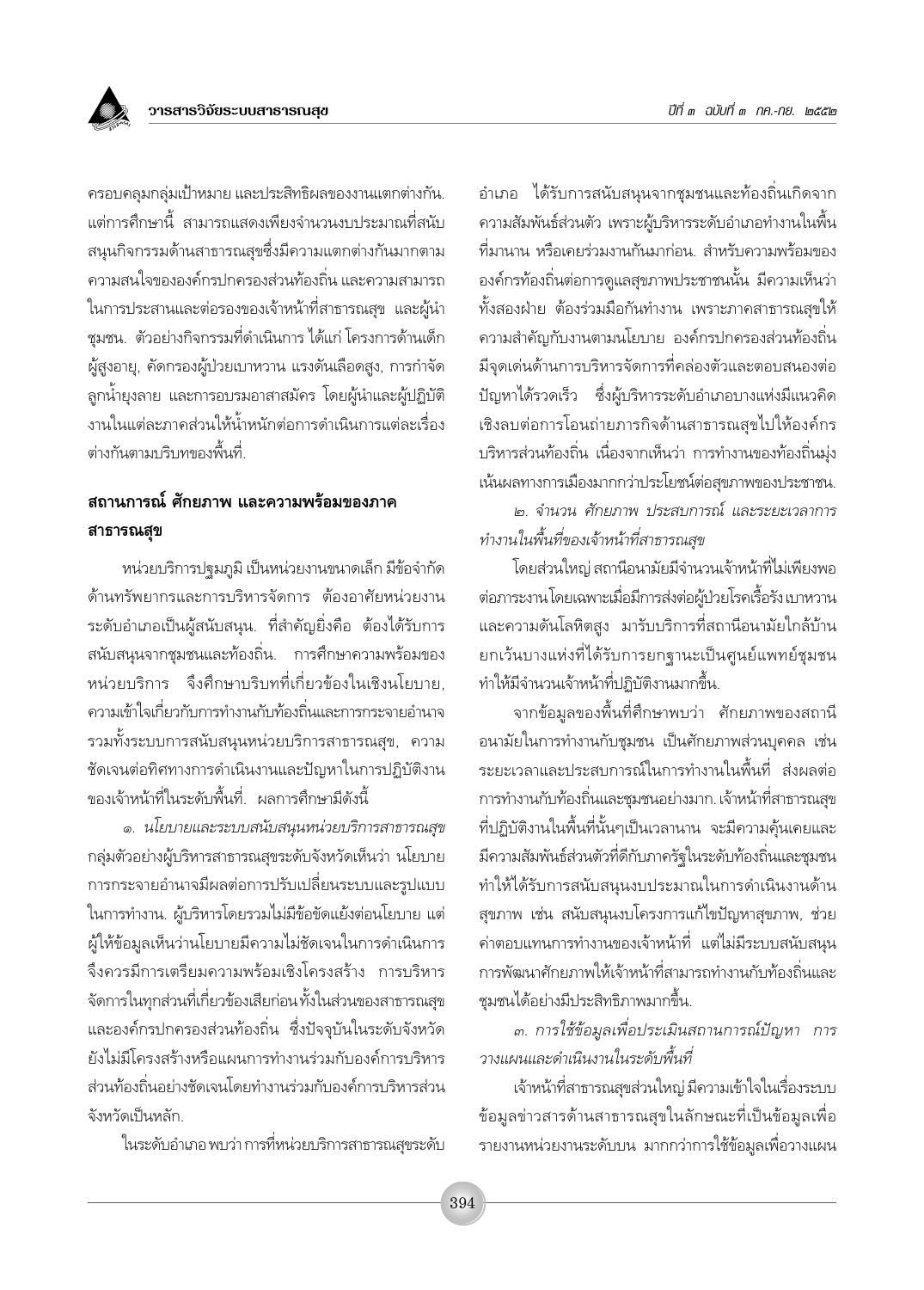แต่ก็มีหลายพื้นที่ที่เจ้าหน้าที่ แก้ปัญหาของของพื้นที่ สาธารณสุขให้ความสำคัญกับข้อมูลและปัญหาด้านสุขภาพ ของพื้นที่ที่ได้จากสมาชิกในชุมชน โดยกระบวนการประชาคม ในตำบล มีการนำข้อมูลเหล่านั้นมาจัดทำโครงการขอรับงบ ประมาณสนับสนุนจากองค์กรปกครองส่วนท้องถิ่น และการ ดื่นข้อมูลให้กับชุมชนเป็นเงื่อนไขสำคัญที่สร้างความตระหนัก และความร่วมมือในการแก้ไขปัญหาในพื้นที่.

๔. สัมพันธภาพ ความรู้ความสามารถ รวมทั้งทักษะใน การจัดการและประสานความร่วมมือ/กับภาคีอื่นในพื้นที่

ส่วนใหญ่เจ้าหน้าที่สถานีอนามัยมีแนวคิดในการทำงาน ้สุขภาพในมิติที่กว้างขึ้นจากเดิม. มีประสบการณ์และสามารถ ทำงานสร้างความสัมพันธ์ที่ดีกับภาคีต่างๆ เข้าใจการประสาน ประโยชน์ของภาคี อันหมายถึง ชาวบ้านได้ของหรือได้รับการ ช่วยเหลือ. ท้องถิ่นได้ผลงาน. ได้รับการยอมรับ และเจ้าหน้าที่ สาธารณสุขได้ผลงาน สนับสนุนให้เกิดการทำแผนสุขภาพ แบบมีส่วนร่วมทุกภาค เช่น กรณีพื้นที่ที่ศึกษาในภาคใต้ ภาค เหนือที่ส่งเสริมให้ประชาชนพึ่งตนเองโดยเจ้าหน้าที่ปรับ เปลี่ยนบทบาทมาเป็นผู้ให้คำแนะนำแก่กลุ่มต่างๆ ในชุมชน เป็นผู้เอื้อกระบวนการ เรียนรู้และให้ชุมชนมีส่วนในการ จัดการบริการโดยมีแกนนำต่างๆ ในชุมชนเป็นตัวกำหนด ประเด็นขับเคลื่อน ดำเนินกิจกรรม ร่วมประเมิน ร่วมรับผล <u> 1 |ระโยศน์ที่เกิดขึ้น</u>

รูปธรรมที่เด่นชัดว่าเจ้าหน้าที่สาธารณสุขเข้ามามีบทบาทใน การสนับสนุนชาวบ้านและท้องถิ่นในการดูแลสุขภาพ คือ กิจกรรมเกี่ยวกับการส่งเสริมสุขภาพ เช่น การออกกำลังกาย โดยกลุ่มชมรมต่างๆ, การจัดกิจกรรมส่งเสริมสุขภาพผู้สูงอายุ.

#### ิสถานการณ์ ศักยภาพและความพร้อมของภาคชุมชน

# ผลการศึกษาโดยสรุปมีดังนี้

๑. ความหลากหลายของผู้นำชุมชนและกลุ่มพัฒนา ลักษณะต่างๆ ในชุมชน

้ความเข้มแข็งของชุมชนในการศึกษานี้ พิจารณาจาก ลักษณะของผู้นำแบบต่างๆ ความสมานฉันท์ของปัจเจกบุคคล ในชุมชน, การประสานความสัมพันธ์ และทุนทางสังคมของ

ชุมชน โดยผู้นำชุมชนหมายรวมทั้งผู้นำชุมชนแบบทางการที่ เกิดขึ้นหรือได้รับการแต่งตั้งจากภาครัฐและผู้นำชุมชนธรรมชาติ โดยพบว่า ผู้นำทางการในพื้นที่ศึกษาเป็นอาสาสมัครจาก หน่วยงานราชการต่างๆ โดยผู้นำที่มาจากองค์กรปกครองส่วน ้ท้องถิ่นจะมีบทบาทสูง ในระดับตำบลหรือพื้นที่กึ่งเมืองกึ่ง ชนบท อาสาสมัครสาธารณสุขมีบทบาทการเป็นผู้นำชุมชนใน ์พื้นที่ต่างๆ สูงกว่าอาสาสมัครจากหน่วยงานอื่นๆ ในขณะที่ ผู้นำธรรมชาติ ได้แก่ ผู้สูงอายุ พระสงฆ์ ซึ่งถือว่าเป็นส่วนหนึ่ง ของทุนทางสังคมมีบทบาทในระดับหมู่บ้าน และมีบทบาทใน เขตชนบทมากกว่าเขตเมือง. ทั้งนี้พระสงฆ์จะเป็นผู้นำและ เชื่อมโยงคนในหมู่บ้านและตำบลด้วยวัฒนธรรมความเชื่อที่ เกิดขึ้นหรือมีอยู่ในชุมชนนั้นๆ แต่บทบาทมากน้อยต่างกันใน แต่ละพื้นที่

ในขณะที่ทุนทางสังคม ด้านศาสนา วัฒนธรรม ยังเป็นทุน ที่เชื่อมต่อคนในชุมชนให้มารวมตัวกันได้ แม้ว่าในชุมชนที่มี ์ ความหลากหลายทางพื้นที่และแตกต่างทางวัฒนธรรม ยกเว้น ชุมชนภาคใต้ ที่ภายในชุมชนเดียวกันมีทั้งไทยพุทธและมุสลิม อาศัยอยู่รวมกัน จะมีผู้นำทางธรรมชาติเฉพาะกลุ่มศาสนา โดยกลุ่มไทยพุทธมีพระสงฆ์เป็นผู้นำทางธรรมชาติ ในขณะที่ ไทยมุสลิมมีโต๊ะอิหม่ามหรือครูสอนศาสนาเป็นที่นับถือ. วัฒนธรรมประเพณีจะเชื่อมโยงเฉพาะคนในกลุ่มที่นับถือ ศาสนาเดียวกัน ขาดจุดยึดเหนี่ยวรวมของคนทั้งชุมชน ทำให้ ผู้นำทางการเข้ามามีบทบาทสำคัญ โดยเฉพาะนายกองค์การ <u> 1 เริหารส่วนตำบล</u>

ึกลุ่มพัฒนาต่างๆ ที่เกิดขึ้น ส่วนใหญ่เกิดจากภาครัฐ เข้าไปดำเนินการริเริ่มหรือจัดตั้งให้ การจัดตั้งกลุ่มพัฒนาต่างๆ นั้นขึ้นกับสภาพปัญหา ลักษณะชุมชน ความร่วมมือและการ จัดการของผู้นำชุมชน โดยได้รับความร่วมมือจากคนในชุมชน เป็นอย่างดี .

๒. การสะท้อนการยอมรับต่อหน่วยบริการสุขภาพและ องค์กรปกครองส่วนท้องถิ่นในพื้นที่

เนื่องมาจากสภาพปัญหาทางเศรษฐกิจ ทำให้เกิดการ เปลี่ยนแปลงสภาพภายในชุมชน ประชากรวัยแรงงานต้อง ออกจากชุมชนไปประกอบอาชีพ คนที่อยู่ประจำในชุมชนจึง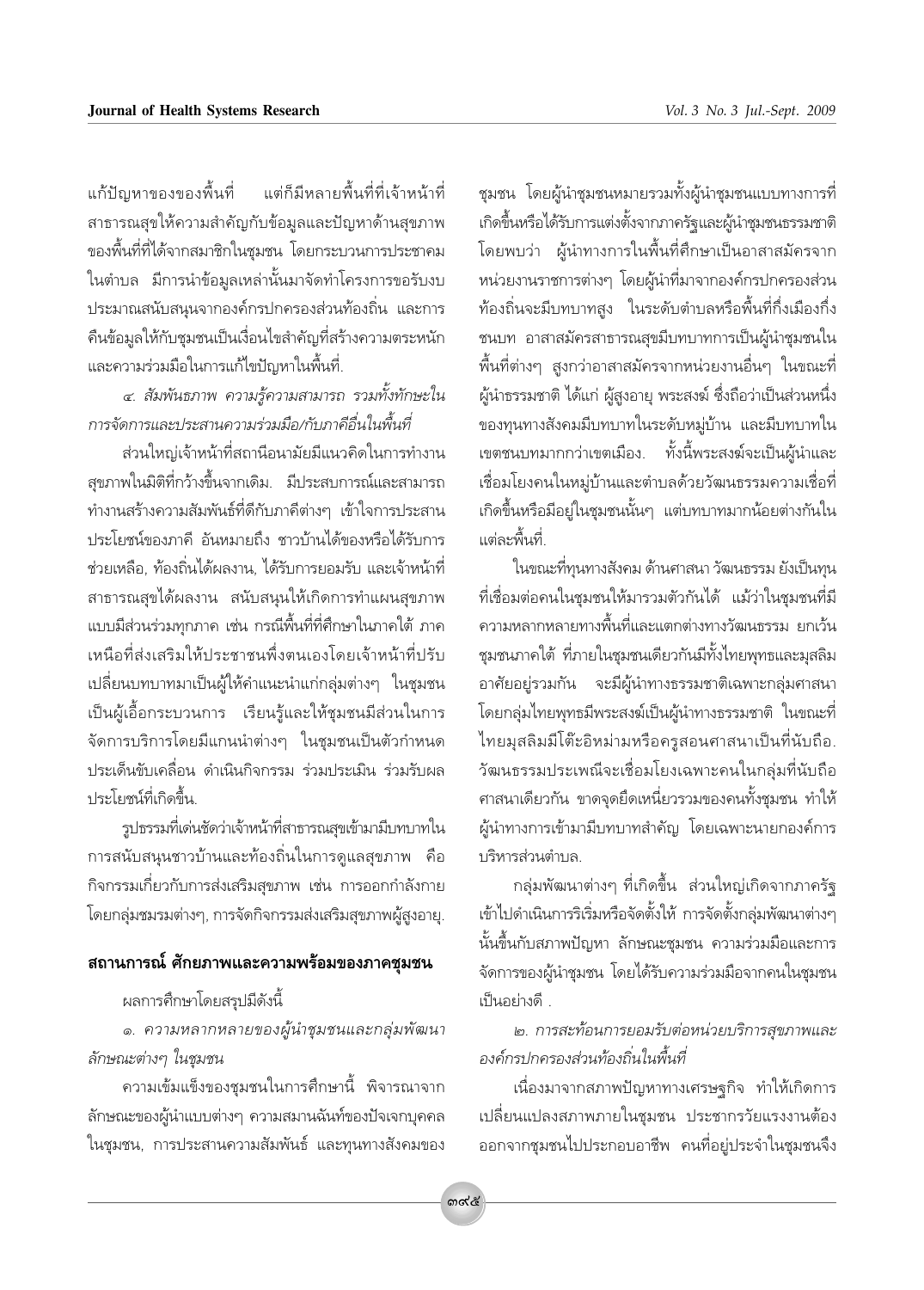

ผู้ที่มีบทบาทและดำเนิน เป็นกลุ่มผู้สูงอายุและกลุ่มเด็ก กิจกรรมในชุมชนส่วนใหญ่จึงเป็นกลุ่มผู้สูงอายุ.

มุมมองของผู้นำและสมาชิกชุมชนต่อหน่วยบริการ สาธารณสุขในพื้นที่นั้น ส่วนใหญ่มองว่า การดูแลสุขภาพขึ้น ้อยู่กับตัวเอง โดยมีเจ้าหน้าที่สาธารณสุขเป็นผู้ให้บริการด้าน รักษาพยาบาล ส่งเสริมสุขภาพ ป้องกันโรค รวมทั้งให้ความรู้ ด้วยการรณรงค์หรือจัดกิจกรรมคัดกรองโรค

ในส่วนขององค์กรปกครองส่วนท้องถิ่นในท้องที่นั้น ชุมชนมองว่า ปัจจุบันผู้นำองค์การบริหารส่วนตำบล มองเห็น ความสำคัญของปัญหาด้านสุขภาพ มีนโยบายและให้การ สนับสนุนงบประมาณในด้านสุขภาพ. ดังนั้นหากมีการโอนถ่าย ิสถานือนามัยไปอยู่กับองค์การบริหารส่วนตำบล องค์การ บริหารส่วนตำบลสามารถที่จะดูแลงานด้านสาธารณสุขได้ อีก ์ทั้งยังมีความใกล้ชิดกับประชาชนด้วย แม้ว่าความรู้ความ สามารถในการบริหารจัดการขององค์การบริหารส่วนตำบลอาจ ้จะดีไม่เท่าหน่วยงานเดิมที่บริหารจัดการสถานีอนามัยอยู่ แต่ หากมีการพัฒนาความรู้และความเข้าใจขององค์การบริหาร ส่วนตำบลในงานด้านสาธารณสุข จะทำให้สามารถทำงานร่วม กันได้

.๓. รูปธรรมเด่นของความร่วมมือและสะท้อนความเข้ม แข็งของชมชน

้ความเด่นชัดของการมีส่วนร่วมของชุมชน ส่วนใหญ่เป็น กิจกรรมที่คนในชุมชนเข้าร่วมกระบวนการ และได้รับประโยชน์ เป็นกิจกรรมที่ภาครัฐริเริ่มแล้วกระตุ้นให้เกิด ร่วมกัน กระบวนการพัฒนาโดยคนในชุมชน ที่มีจุดมุ่งหมายเพื่อให้ ชุมชนดูแลตนเองได้. กิจกรรมเกี่ยวกับการบริหารจัดการ ึกองทุนต่างๆ เช่น กองทุนหมู่บ้าน กลุ่มฌาปนกิจ รวมทั้ง กองทุนสวัสดิการชุมชน.

การมีส่วนร่วมกิจกรรมด้านสุขภาพ เริ่มต้นจากโครงการ ตามนโยบายของกระทรวงสาธารณสุขประกอบกับปัญหา สุขภาพที่เกิดขึ้นในพื้นที่ เช่น การออกกำลังกายโดยการรำ กระบี่กระบอง การเต้นแอโรบิค เกิดการรวมตัวกันและวางแผน เพื่อให้กิจกรรมกล่มสามารถดำเนินการต่อไปได้ โดยขอรับงบ ประมาณหรือสิ่งสนับสนุนจากหน่วยงานต่างๆ ซึ่งส่วนใหญ่จะ เป็นองค์การบริหารส่วนตำบลหรือเทศบาล.

หอกระจายข่าวเป็นกลไกที่ใช้ในสื่อสารกันในชุมชน โดย อาสาสมัครสาธารณสุขมีบทบาทสำคัญในการสื่อสารข่าวด้าน สุขภาพ เยี่ยมบ้าน พูดคุยกับชาวบ้านในชุมชน ซึ่งส่วนใหญ่ อาสาสมัครสาธารณสุขจะเป็นกลุ่มวัยกลางคนขึ้นไป และ ทำงานด้วยความสมัครใจ.

ในขณะเดียวกันผู้นำและสมาชิกในชุมชนสะท้อนว่า กิจกรรมการมีส่วนร่วมของคนในชุมชนที่ไม่ประสบผลสำเร็จ เกิดจากข้อจำกัดของคนในชมชนเองที่ต้องใช้เวลาส่วนมาก ของตนเพื่อประกอบอาชีพ. การจะมีส่วนร่วมในกิจกรรมต่างๆ ของชุมชนจึงต้องเป็นเวลาที่ว่างจากการประกอบอาชีพ. ส่วน หนึ่งพบว่ากลุ่มอาสาสมัครสาธารณสุขในเขตชุมชนเมือง หรือ อุตสาหกรรม มีลักษณะการทำงานที่จำกัด อันเนื่องจากบริบท ของชุมชน อีกทั้งยังเห็นว่า การที่ชุมชนไม่ประสบความสำเร็จ ในการดำเนินงานด้านสาธารณสุข เนื่องจากขาดงบประมาณ และบุคลากร และกิจกรรมการมีส่วนร่วมของชุมชนในการ แก้ไขปัญหาด้านสาธารณสุข จะประสบความสำเร็จได้ ต้อง เป็นกิจกรรมที่สอดคล้องกับความต้องการของประชาชนใน ชมชน และส่งผลกระทบกับประชาชนโดยตรง.

๔. บทบาทของชุมชนต่อการจัดการกองทุนสุขภาพใน พื้นที่ การต่อรองกับภาคีอื่นในพื้นที่ด้านสุขภาพ และบทบาท อื่นๆ ที่เสริมการพัฒนาสุขภาพชุมชน

ในชุมชนเมืองหรือชุมชนกึ่งเมือง ชาวบ้านในชุมชนมี ้บทบาทในการจัดการกองทุนสุขภาพภายในพื้นที่ของตน จัด ทำโครงการสร้างสุขภาพเพื่อให้สอดคล้องกับปัญหาและความ ต้องการของคนในชุมชน มีกิจกรรมเวทีแลกเปลี่ยนทำให้เกิด การมีส่วนร่วมและเรียนรู้ร่วมกันในระหว่างหมู่บ้าน. โดยใน ้พื้นที่ศึกษาของชุมชนภาคเหนือเจ้าหน้าที่สาธารณสุขและอาสา สมัครสาธารณสุข จะมีบทบาทในการเป็นพี่เลี้ยงช่วยคิด โครงการต่างๆ ในขณะที่พื้นที่ศึกษาของชุมชนภาคใต้ส่วน ใหญ่ผู้ที่เข้ามามีบทบาทในการเป็นพี่เลี้ยงดำเนินการจัดการ กองทุนสุขภาพ คือนายกองค์การบริหารส่วนตำบล.

การต่อรองด้านสุขภาพขององค์กรชุมชนกับภาคีอื่นใน ์พื้นที่ ไม่เห็นเป็นรูปธรรมที่ชัดเจนในทุกพื้นที่. การทำงาน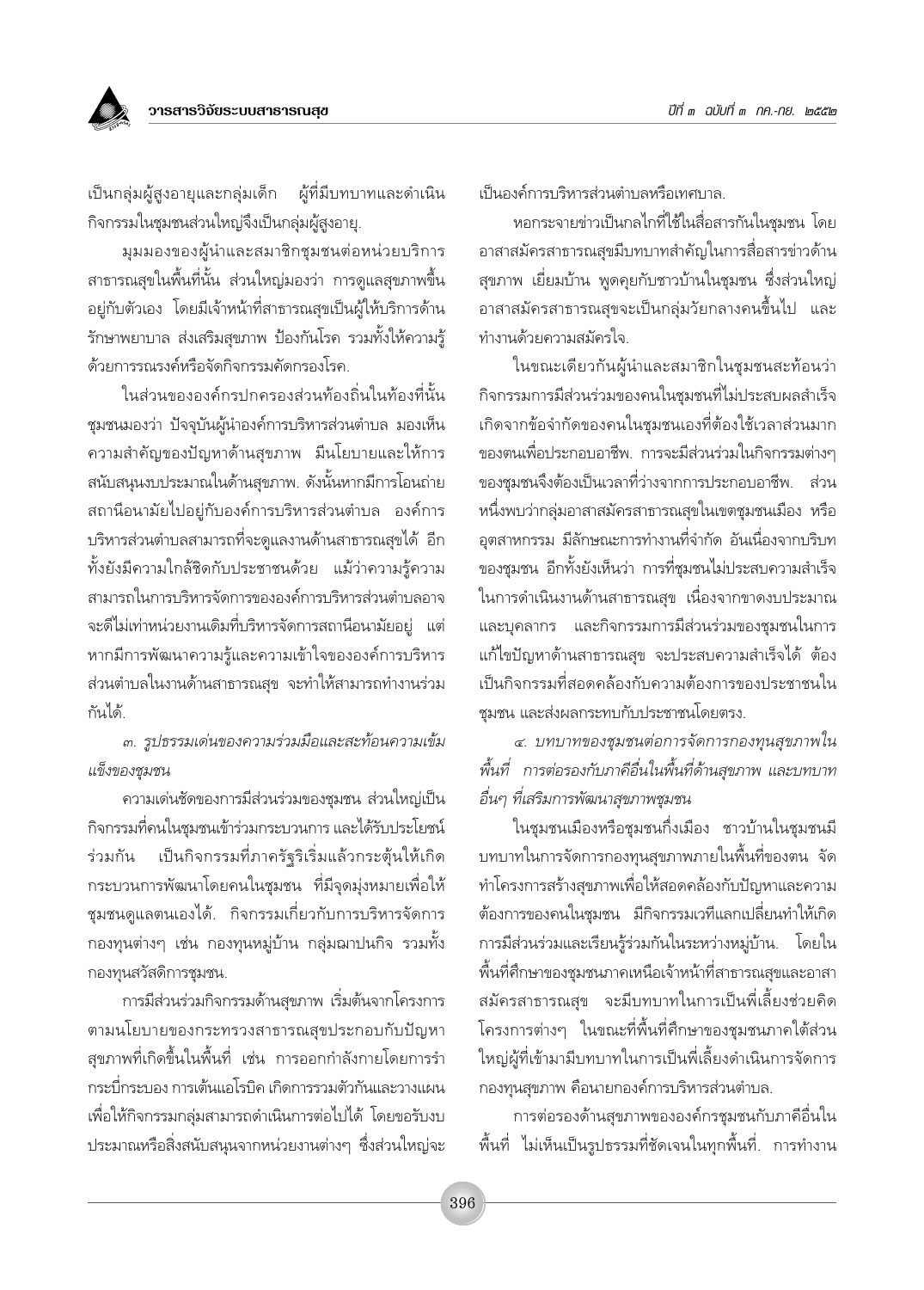เชื่อมกันระหว่างกลุ่มองค์กรต่างๆในชุมชนไม่ชัดเจน สมาชิก ในกลุ่มต่างคนต่างทำเฉพาะบทบาทภายในกลุ่มของตน. การ เชื่อมโยงมีลักษณะไม่เป็นทางการ และเป็นลักษณะที่คนๆหนึ่ง เป็นสมาชิกหลายกลุ่ม เกิดการรับรู้เรื่องราวระหว่างกลุ่มใน ฐานะสมาชิกกลุ่ม. ส่วนการต่อรองด้านสุขภาพของภาคีหรือ กลุ่มต่างๆในพื้นที่ต่อองค์การบริหารส่วนท้องถิ่นเป็นลักษณะ ์ตั้งรับ เพื่อขอรับการสนับสนุนมากกว่าจะเป็นการเรียกร้อง หรือต่อรองเพื่อประโยชน์ที่จะเกิดขึ้นในชุมชน.

## ิสถานการณ์ ศักยภาพ และความพร้อมขององค์กร ปกครองส่วนท้องถิ่น

การศึกษาสถานการณ์ ศักยภาพ และความพร้อมของ ้องค์กรปกครองส่วนท้องถิ่นนั้น ได้ศึกษาตัวแปรสำคัญ ๕ กลุ่มที่เป็นแรงผลักและดึงให้องค์กรปกครองส่วนท้องถิ่นมื ้บทบาทด้านสาธารณสุข. ผลการศึกษา มีดังนี้

๑. โครงสร้างองค์กรปกครองส่วนท้องถิ่น

องค์กรปกครองส่วนท้องถิ่น ๑๒ แห่ง ที่เป็นตัวอย่าง การศึกษา ประกอบด้วย องค์การบริหารส่วนตำบล ๘ แห่ง (ร้อยละ ๖๖.๗) และเทศบาลตำบล ๔ แห่ง (ร้อยละ ๓๓.๓). องค์กรปกครองส่วนท้องถิ่น ที่มีหน่วยงานรับผิดชอบด้าน สาธารณสุขมี ๘ แห่ง. ที่เหลือไม่มีหน่วยงานรับผิดชอบเฉพาะ เจ้าหน้าที่ด้านสาธารณสุขภายในหน่วยงานมีน้อยมากบางแห่ง ไม่มีเลย. สัดส่วนเจ้าหน้าที่สาธารณสุขต่อเจ้าหน้าที่ทั้งหมด เฉลี่ยน้อยมากเพียง ๐.๑ เท่านั้น. สถานบริการสาธารณสุขใน เขตรับผิดชอบทุกอปท.เฉลี่ยมีสถานีอนามัยหรือสถานบริการ สาธารณสุขอยู่ ๑ แห่ง โดยรวมทั้ง ๑๒ แห่ง มีคะแนน ประเมินตามแบบการวิเคราะห์ตามกลุ่มตัวแปรโครงสร้าง องค์กรต่ำกว่าค่าคะแนนกลาง.

#### ๒. การยอมรับทางการเมืองท้องถิ่น

ตัวแปรกลุ่มนี้ ได้แก่ องค์ประกอบทีมบริหารและสภา ท้องถิ่น ระบบข้อมูล การใช้กฎหมาย การจัดบริการสังคม ตอบสนองข้อเรียกร้องประชาชน และฟังความเห็นของประชาชน ู้ที่เน้นการยอมรับทางการเมืองท้องถิ่น แสดงถึงความมั่นคง ิทางการเมืองที่มีผลต่อการพัฒนาทั้งด้านสังคม เศรษฐกิจและ

คุณภาพชีวิต ซึ่งมีผลโดยตรงต่อการสร้างและพัฒนาระบบสุข ภาพอย่างยั่งยืน. องค์กรปกครองส่วนท้องถิ่นทั้ง ๑๒ แห่งที่ ้ศึกษา พบมีเพียง ๔ แห่งที่มีทีมบริหารและสภาท้องถิ่นส่วน ใหญ่มาจากพรรคการเมืองเดียวกัน. นอกจากนี้ทุกแห่งมีการ จัดบริการสังคม ๗ แห่ง (ร้อยละ ๕๘.๓) ที่มีการกำหนดเป้า หมายเฉพาะ คือ เน้นผู้ชรา เด็กและผู้พิการตามลำดับ อีก ๕ แห่ง เป็นการจัดบริการสังคมแก่บคคลทั่วไป. เมื่อพิจารณา ตัวแปรกลุ่มนี้โดยรวม พบว่าองค์กรปกครองส่วนท้องถิ่นส่วน ใหญ่ได้รับคะแนนประเมินสูงกว่าค่าคะแนนกลาง หมายถึง มี การยอมรับในด้านการฟังความเห็นของประชาชนที่เป็นคะแนน เสียงและตอบสนองต่อคะแนนเสียงของประชาชนในพื้นที่.

๓. ศักยภาพการบริหารจัดการขององค์กรปกครองส่วน ท้องถิ่น

้ตัวแปรกลุ่มนี้ ได้แก่ ข้อมูลพื้นฐานด้านการศึกษา และ ประสบการณ์การทำงาน รวมถึงเจตคติบริการสุขภาพ ซึ่งนับ ว่าสำคัญต่อการบริหารระบบสุขภาพและการพัฒนาการดำเนิน งาน. การประเมินจึงเกี่ยวข้องโดยตรงกับผู้นำองค์กรปกครอง ส่วนท้องถิ่น คือนายกองค์การบริหารส่วนตำบลและนายก เทศมนตรีรวมถึงตัวองค์กร. การประเมินเจตคติของผู้นำ ทางการต่อการจัดบริการสาธารณสุข พบว่า ร้อยละ ๕๐ มี เจตคติในการส่งเสริมสขภาพป้องกันโรค เท่าๆกับการเน้นการ ้รักษาพยาบาล - ซึ่งร้อยละ ๘๓.๓ ของนายกองค์กรปกครอง ส่วนท้องถิ่นมีประสบการณ์ในการประสานงานกับเจ้าหน้าที่ สาธารณสุขมาก่อน. โดยรวมค่าเฉลี่ยของผลคะแนนอยู่ระดับ ้ค่ากลาง มีความแปรปรวนของคะแนนศักยภาพการบริหาร จัดการแคบ แสดงให้เห็นว่าองค์กรปกครองส่วนท้องถิ่นที่ ์ศึกษาทั้ง ๑๒ แห่งมีศักยภาพด้านการบริหารจัดการใกล้เคียง กันมาก.

#### ๔. อำนาจการจัดเก็บภาษีและการหารายได้

จากการวิเคราะห์ผล พบว่า งบประมาณต่อปีขององค์กร ปกครองส่วนท้องถิ่นทั้ง ๑๒ แห่ง มีความแตกต่างกันมาก. รายได้ที่เก็บจากภาษีท้องถิ่นเฉลี่ยเพียง ๑ ใน ๔ ของงบ ประมาณทั้งปี ส่วนใหญ่ใช้งบประมาณที่จัดสรรจากส่วนกลาง. รายจ่ายโดยเฉลี่ยใกล้เคียงกับรายได้งบประมาณต่อปีซึ่งร้อยละ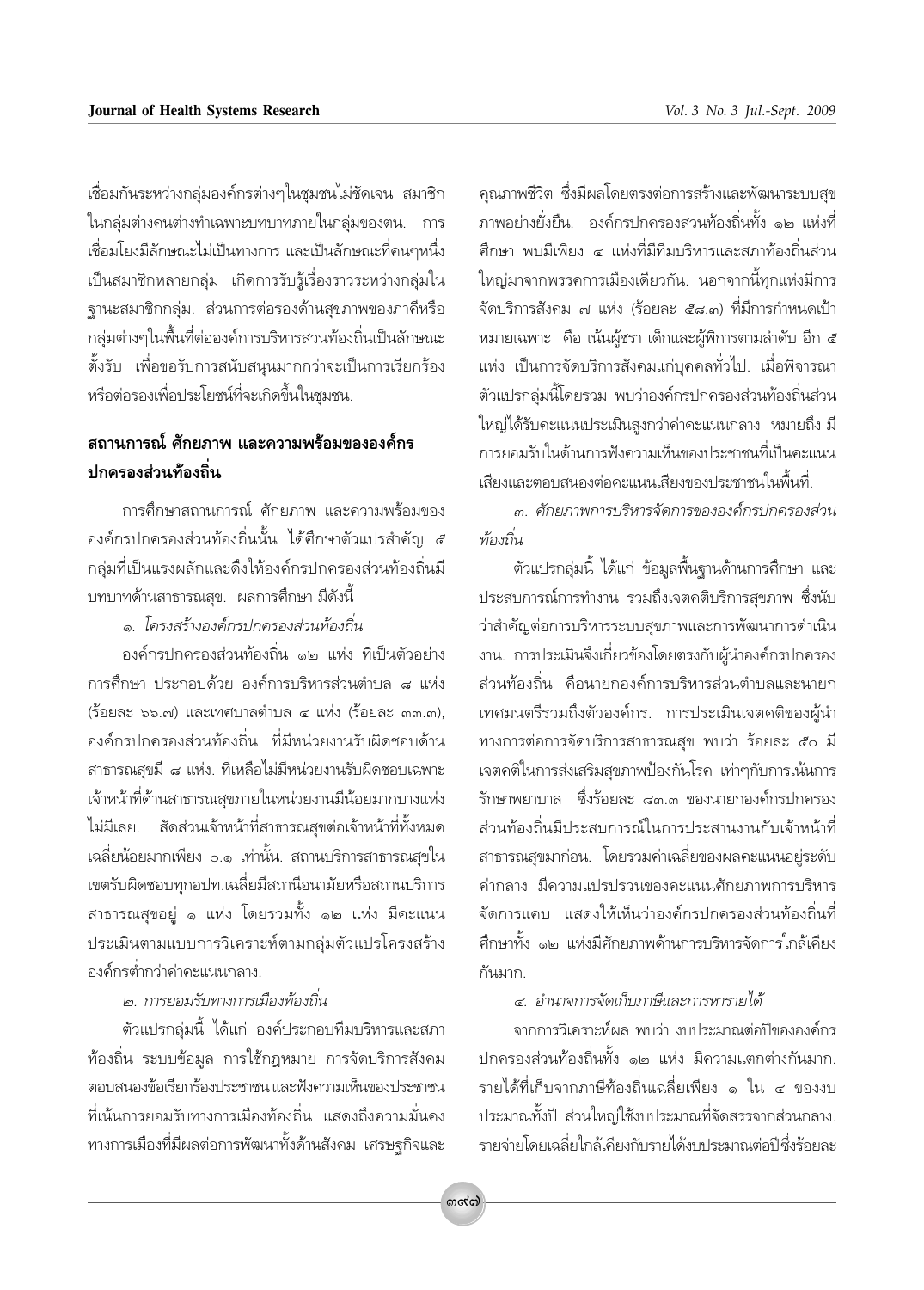

.<br>๓๒.๗ ของรายจ่ายเป็นการลงทุนด้านโครงสร้างพื้นฐาน ค่า ใช้สอย และค่าจ้างเงินเดือน. ในขณะที่งบประมาณรายจ่าย เฉลี่ยเพื่อการพัฒนาสูงประมาณร้อยละ ๕๐ ของรายจ่ายทั้งหมด แต่รายจ่ายพัฒนาด้านสาธารณสุขน้อยมากเพียงร้อยละ ๖.๖๔ ของรายจ่ายทั้งหมดเท่านั้น

ี ๕. การมีส่วนร่วมในการสร้างหลักประกันสุขภาพ

องค์กรปกครองส่วนท้องถิ่นทั้ง ๑๒ แห่งที่ศึกษา มีส่วน ้ร่วมในการสร้างหลักประกันสขภาพถ้วนหน้าน้อยมาก ไม่ว่า จะเป็นการร่วมกำหนดนโยบายในพื้นที่เพื่อให้เกิดการประกัน สุขภาพแก่ประชาชนทุกคนที่รับผิดชอบ. การร่วมจัดบริการ โดยเฉพาะการซื้อบริการแก่ประชาชน ไม่พบว่ามีการดำเนินการ การกำกับดูแลบ้างซึ่งมากกว่าทุกบทบาท และการบริหารสถาน าเริการก็มีน้อยเช่นกัน. เมื่อพิจารณาคะแนนเฉลี่ยโดยรวมพบ ว่าได้เพียงร้อยละ ๑๑ จากคะแนนทั้งหมด บางแห่งไม่มี คะแนนด้านนี้เลย ขณะที่คะแนนสูงสุดได้เพียงร้อยละ ๓๐ ของคะแนนทั้งหมดเท่านั้น

## วิจารณ์

การแบ่งบทบาทของไตรภาคี (ภาคสาธารณสุข ชุมชน และ ้องค์กรปกครองส่วนท้องถิ่น) อย่างเหมาะสมและสอดคล้อง กับเงื่อนไขบริบทพื้นที่มีความสำคัญอย่างมากในการพัฒนา ระบบสุขภาพชุมชน. เงื่อนไขสำคัญของแต่ละภาคส่วน ประกอบด้วยนโยบาย แนวคิดและภาวะผู้นำ ขอบเขตความ ้รับผิดชอบ/ภารกิจงานหลัก ศักยภาพในเชิงทรัพยากรและ ้ความสามารถทางการจัดการและหลักวิชาการที่เกี่ยวข้อง ใน แต่ละพื้นที่ที่ศึกษามีความพร้อมในการริเริ่มและก่อรูปการ ้พัฒนากับภาคีร่วมอื่นๆที่แตกต่างกัน ขึ้นกับเงื่อนไขพื้นฐาน ของนายกองค์การบริหารส่วนตำบลและปลัดองค์การบริหาร ้ส่วนตำบล เจ้าหน้าที่สาธารณสุขในพื้นที่.

จุดเด่นที่สำคัญประการหนึ่งในการทำงานด้านสุขภาพของ ท้องถิ่น คือ การใช้ข้อมูลจากความคิดเห็นของประชาชนเป็นหลัก แม้ว่าจะไม่มีระบบข้อมูลที่ชัดเจนในการวางแผนและดำเนิน งานด้านสาธารณสุขในพื้นที่ แต่มีการสอบถามความคิดเห็น ของประชาชนทั้งลักษณะทางการและไม่ทางการผ่านผู้แทนชุมชน ้อาสาสมัคร กลุ่มผู้นำธรรมชาติต่างๆ ในชุมชน รวมทั้งขณะ เข้าร่วมกิจกรรมลักษณะประชาคมในระดับตำบล หรือ การ สุ่มสอบถามจากประชาชนในกิจกรรมทางสังคมของพื้นที่ ตลอดจนการใช้แบบสอบถามทางการซึ่งบางพื้นที่จัดทำใน กิจกรรมเฉพาะ. ทั้งหมดดังกล่าวเป็นช่องทางสำคัญในการได้ ข้อมูลความคิดเห็นจากประชาชนทั้งสิ้น.

ส่วนการนำข้อมูลไปใช้ประโยชน์นั้นมีปัจจัยอื่นร่วมด้วย เช่น นโยบายและความใส่ใจของผู้บริหาร นโยบายและแนวทาง การดำเนินการจากส่วนกลาง ความรนแรงของสถานการณ์ ้ปัญหา รวมทั้งความสามารถและทักษะของเจ้าหน้าที่ที่จะเชื่อม ้ต่อ ข้อมูล, ออกแบบ และวางแผนการทำงานจริง. ประเด็นที่ ้ควรพัฒนาคือ การพัฒนาให้มีฐานข้อมูลสถานการณ์สุขภาพ ของประชาชน และสถานการณ์ของปัจจัยที่เกี่ยวข้องโดยการ ้ศึกษาทางด้านวิชาการที่มีหลักฐานที่ชัดเจน ไม่ใช่ความเห็น หรือความรู้สึกของกลุ่มคน รวมทั้งมีการประเมินผลโครงการ ที่ชัดเจน และมีกระบวนการจัดลำดับความสำคัญของปัญหา ตามสภาพที่แท้จริง

้อย่างไรก็ตามในหลายพื้นที่ศึกษามีการใช้ข้อมูลปรากฏ การณ์ที่เกิดขึ้นในชุมชนเป็นตัวกำหนดร่วมของโครงการหรือ กิจกรรมต่างๆในชุมชน มีการใช้ข้อเท็จจริงและปัจจัยกระทบ อื่นๆ ที่เกิดขึ้นในพื้นที่เป็นตัวกำหนดการดำเนินงานของท้องถิ่น เช่น สถานการณ์ผู้สูงอายุ ผู้พิการที่ไม่ได้รับการดูแลจากชุมชน ประกอบกับแนวนโยบายการสนับสนุนเรื่องคุณภาพชีวิตของ องค์กรปกครองส่วนท้องถิ่น ทำให้ทุกพื้นที่มีโครงการเพื่อตอบ สนองสภาพปรากฏการณ์ ข้อเท็จจริงของปัญหา และผล กระทบที่เกิดขึ้นในพื้นที่ดังกล่าว.

ลักษณะโครงการกิจกรรมด้านสขภาพที่ดำเนินการโดย องค์กรปกครองส่วนท้องถิ่นร่วมมือกับหน่วยที่เกี่ยวข้อง ส่วน ใหญ่เป็นโครงการหรือเป็นประเด็นที่หน่วยงานสาธารณสุขเคย ดำเนินการมาก่อน แต่ได้นำมาปรับกระบวนการ หรือขอบเขต เป้าหมาย ไม่พบลักษณะกิจกรรมที่เกิดขึ้นจากการคิดริเริ่ม จากชมชนอย่างแท้จริง. ทั้งนี้อาจเนื่องจากข้อจำกัดในเรื่องข้อมูล วิชาการที่สนับสนุน และการบริหารจัดการที่ต้องเร่งรีบ ทำให้ ขาดความชัดเจนของการคิดวิเคราะห์หาสาเหตุของปัญหา.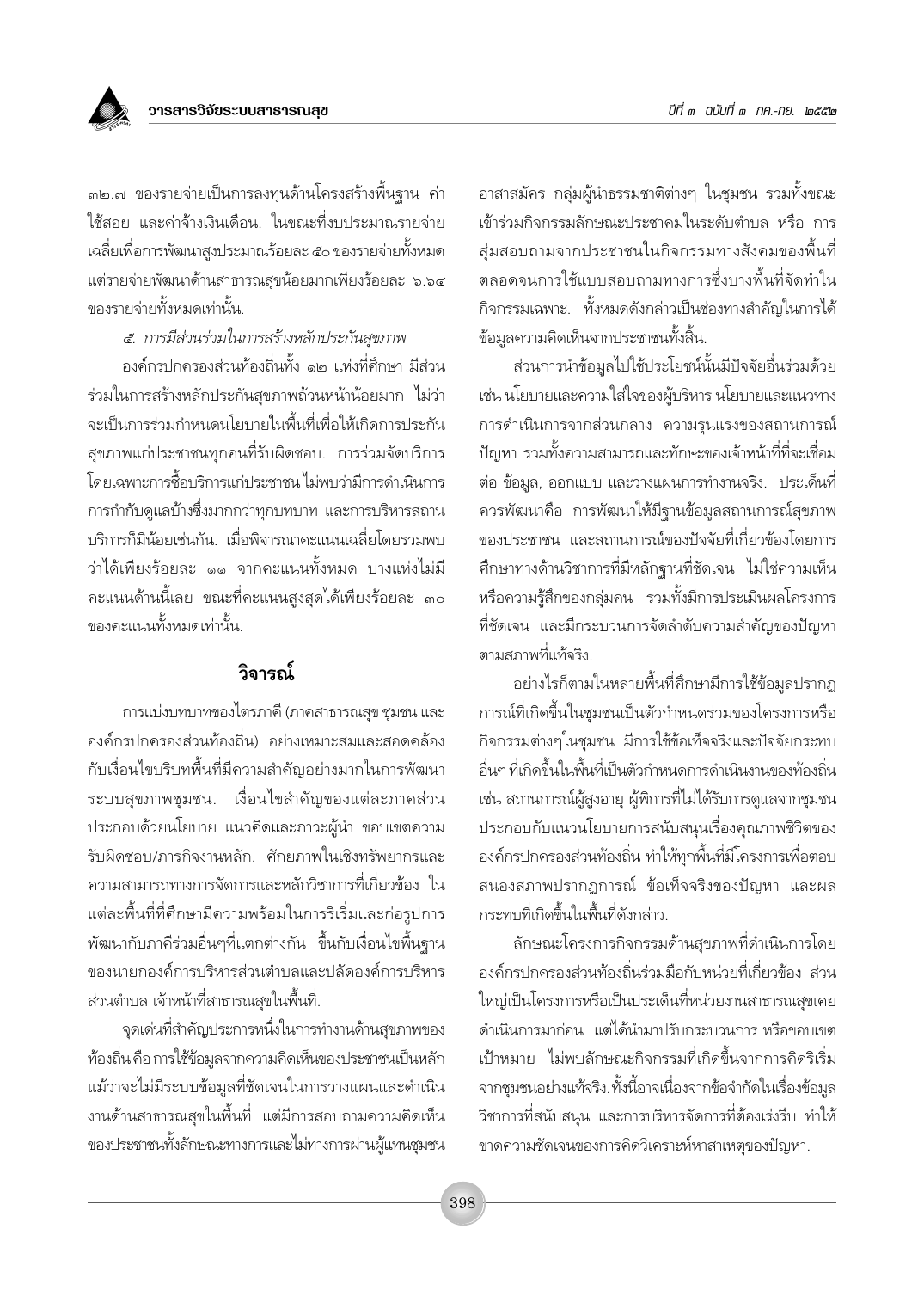ห่องว่างที่เกิดขึ้นของการทำงานของแต่ละภาคส่วน (สาธารณสุข ท้องถิ่น ชุมชน)มาจากหลายเงื่อนไข ในพื้นที่ ้ศึกษาทุกแห่งพบว่าความสัมพันธ์ของผู้นำในแต่ละส่วนเป็น ้ปัจจัยพื้นฐานในการสร้างความเข้าใจ การสื่อสารและคิดงาน ร่วมกัน. พื้นที่ที่ผู้นำมีความสัมพันธ์เชิงแนวราบและสื่อสารกัน ้อย่างสม่ำเสมอไม่ว่าจะเป็นทางการหรือไม่ก็ตาม จะมีความ ราบรื่นในการประสานงานและดำเนินงานร่วม โดยเฉพาะพื้นที่ ที่มีการถ่ายโอนภารกิจด้านสาธารณสุขไปยังท้องถิ่นเกิดภาพ การทำงานของท้องถิ่นและสาธารณสุขที่ชัดเจนขึ้น. การทำงาน ยังเป็นลักษณะแปรเปลี่ยนตามลักษณะบุคคลที่เกี่ยวข้อง โดยที่ยังไม่มีการระบุกรอบการทำงานร่วมกันระหว่างไตรภาคี ที่ชัดเจน.

นอกจากนี้ ปัจจัยในระยะเวลาต่อเนื่องของการดำรง ตำแหน่งหรือเป็นเจ้าหน้าที่ที่ทำงานอยู่ในพื้นที่นั้นยังช่วยให้วิธี ิการทำงานชัดเจนและครอบคุลมกลุ่มเป้าหมายมากขึ้น เช่น กรณีเจ้าหน้าที่สถานีอนามัย ไม่ว่าจะย้ายไปสังกัดองค์กร ปกครองส่วนท้องถิ่นแล้วหรือไม่ก็ตาม จะยังเป็นผู้ที่มีความ สัมพันธ์กับชมชน มีบทบาทและอิทธิพลต่อการประสานงาน และสร้างนวัตกรรมกับองค์การบริหารส่วนตำบล หรือเทศบาล ตำบลได้เป็นอย่างดี

์พื้นฐานประสบการณ์ของนายกองค์การบริหารส่วนตำบล, เทศบาลตำบล. ปลัดองค์การบริหารส่วนตำบลและปลัด เทศบาลตำบล มีผลต่อน้ำหนักและทิศทางของกระบวนการ ทำงานของท้องถิ่นนั้นๆ ตัวอย่างเช่น นายกองค์การบริหาร ้ส่วนตำบลแห่งหนึ่งที่มีพื้นฐานเดิมเป็นพ่อค้า และมีความ สนใจเรื่องการศึกษา ก็จะให้น้ำหนักเรื่องการศึกษาและการ จัดการด้านกาชีพด้าขายมาก หรือนายกที่มีประสบการณ์การ จัดการเอกชน ก็จะมีแนวการทำงานในลักษณะการจัดการจ้าง งานและบริหารแบบเอกชน. อย่างไรก็ตาม จากการศึกษาใน กลุ่มตัวแปรด้านการบริหารจัดการได้ผลการศึกษาว่าความ พร้อมขององค์กรปกครองส่วนท้องถิ่นในการพัฒนาระบบ สุขภาพระดับท้องถิ่นมีผลมาจากปัจจัยด้านอื่นๆ มากกว่า ์ศักยภาพขององค์กรเอง ขณะที่เชิงการจัดการงบประมาณเพื่อ การพัฒนาด้านสาธารณสุข พบว่าองค์กรปกครองส่วนท้องถิ่น

ยังไม่มีการกำหนดความสำคัญมากเท่าภาคส่วนอื่นๆ. ้นอกจากนี้เพื่อเพิ่มศักยภาพด้านการมีส่วนร่วมในการสร้าง หลักประกันสุขภาพถ้วนหน้า องค์กรปกครองส่วนท้องถิ่นทุก แห่งสมควรได้รับการพัฒนาความรู้ความเข้าใจเกี่ยวกับหลัก ประกันสุขภาพถ้วนหน้าเพื่อให้เห็นแนวคิดและทางเลือกการ ้ดำเนินงานเพื่อสนับสนุนการสร้างหลักประกันสุขภาพถ้วนหน้า ในระดับพื้นที่

้อนึ่ง กลวิธีการถ่วงดุลการบริหารในองค์กรปกครอง ส่วนท้องถิ่นมีน้อย ทั้งที่ในเกือบทกพื้นที่ศึกษามีการระบ โครงสร้างการตรวจสอบในลักษณะรูปแบบของคณะกรรมการ หรือคณะอนุกรรมการที่มีส่วนร่วมในการตัดสินใจอนุมัติแผน งานโครงการ หรือติดตามประเมินผลการดำเนินงาน รวมทั้ง การรายงานผลการปฏิบัติงานตามแผนงานหรือโครงการต่างๆ ให้ผู้เกี่ยวข้องในองค์กรหรือประชาชนทราบ ซึ่งพฤติกรรม การปฏิบัติจริงมักเป็นการรายงานให้ทราบผลมากกว่าจะเป็น กระบวนการตัดสินใจร่วม อย่างไรก็ตามในระดับแกนนำของ องค์กรปกครองส่วนท้องถิ่นโดยเฉพาะปลัดองค์การบริหาร ส่วนตำบล/เทศบาลตำบลจะใช้กลวิธีในโครงสร้างระบบงาน ปรกติ คือ สภาองค์กรปกครองส่วนท้องถิ่นเป็นองค์กรที่อนมัติ กำกับติดตามและประเมินผลเป็นหลัก แต่บทบาทจริงของสภา ในระดับท้องถิ่นโดยส่วนใหญ่ไม่ชัดเจน มักมีความเห็น สอดคล้องไปกับนายกองค์การบริหารส่วนตำบล รวมทั้งการ รายงานผลการบริหารงานไปยังองค์กรที่สูงกว่า เช่น หน่วย งานที่ดูแลท้องถิ่นจังหวัด มักเน้นที่การจัดการด้านกฎระเบียบ เป็นลักษณะ Post-audit. ในภาพรวมจึงอาจสรุปได้ว่าอำนาจ การตัดสินใจในการบริหารภายในเป็นบทบาทของนายกและปลัด อบต.เป็นหลัก สมาชิกสภาองค์กรปกครองส่วนท้องถิ่น หรือผ้ แทนประชาชนยังมีบทบาทตรวจสอบหรือมีส่วนร่วมในการ วางแผนงานน้อย หรืออาจกล่าวได้ว่าไม่มีบทบาทถ่วง ดุลอำนาจการบริหารจัดการของนายก ซึ่งการตรวจสอบโดย ชุมชนนั้นไม่ชัดเจน.

#### ข้อเสนอด้านกลยุทธ์การพัฒนา

จากการศึกษาพบว่ากลยุทธ์การพัฒนาระบบสุขภาพชุมชน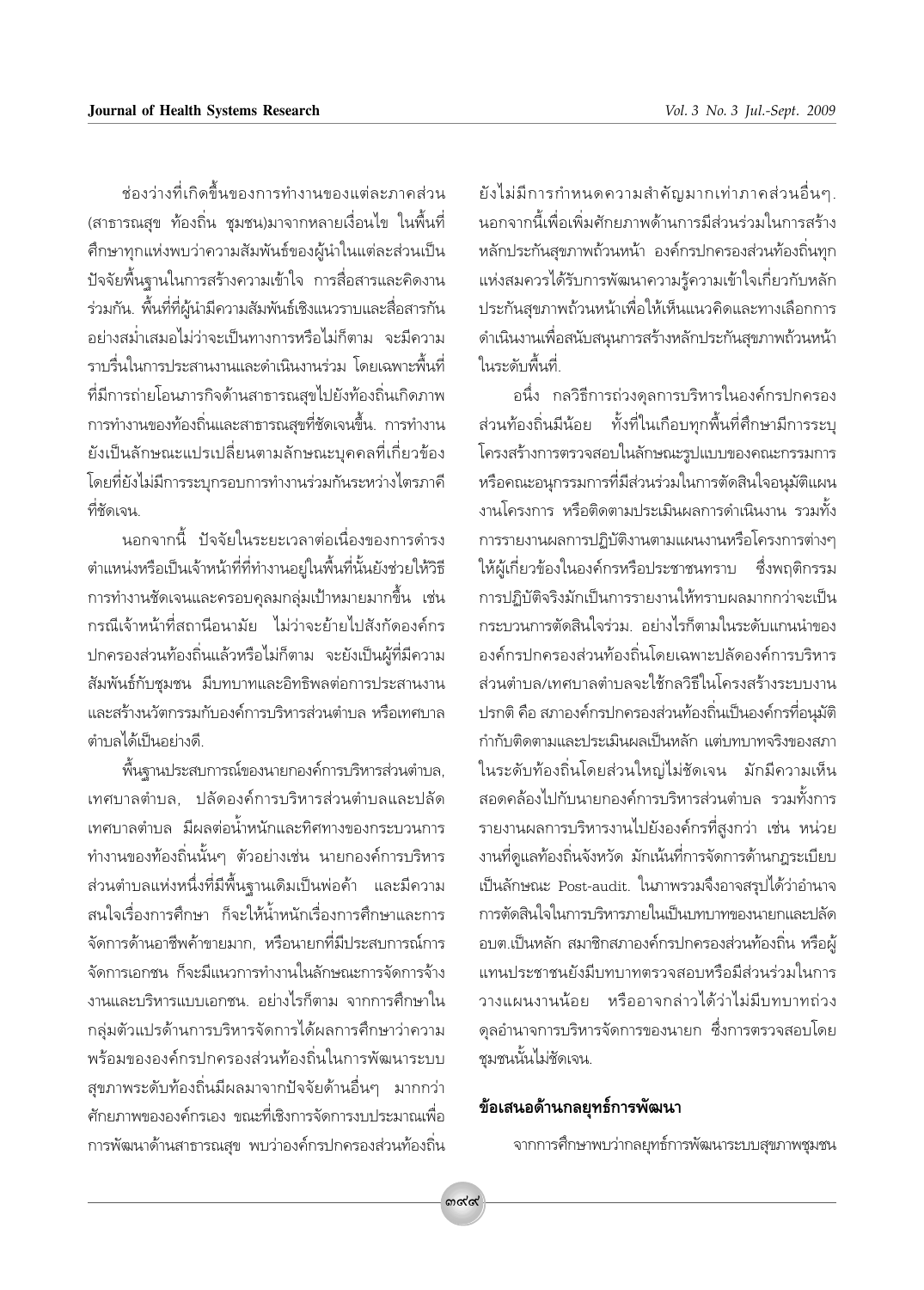ร่วมกันของไตรภาคี (ชุมชน ท้องถิ่น หน่วยงานสาธารณสุข) ยังไม่มีความชัดเจน มีบทบาทเด่นเฉพาะบางภาคีเท่านั้น. การ ้คิดหรือดำเนินกิจกรรมร่วม เพื่อให้เกิดระบบสุขภาพชุมชนที่มี ประสิทธิภาพยังไม่ชัด แต่มีต้นทุนในการพัฒนาต่อได้ดี. ดังนั้น จึงมีข้อเสนอต่อกลไกการพัฒนาต่อยอดดังนี้

๑) การสนับสนุนให้เกิดการเรียนรู้เพื่อศึกษากลไกการ สื่อสารและพัฒนางานร่วมกันของทุกภาคส่วนในระดับพื้นที่ โดยคำนึงถึงเงื่อนไขในด้านการรับรู้ข้อมูล, ความสามารถและ ทักษะของบคลากร รวมทั้งกระบวนการมีส่วนร่วมที่แตกต่าง กันในแต่ละพื้นที่

๒) การส่งเสริมการพัฒนาศักยภาพของแต่ละภาค ส่วนให้ชัดเจนและต่อเนื่องตามศักยภาพและขีดความสามารถ เช่น กรณีที่กลุ่มคนในชุมชนที่มีความยึดเหนี่ยวกันสูงและมี ์พื้นฐานการพัฒนาเพื่อการพึ่งตนเอง เน้นเปิดโอกาสเพื่อยก ระดับประเด็นการพัฒนา ซึ่งอาจต่างจากกลุ่มการพัฒนาที่ภาค รัฐไปริเริ่มจัดตั้งที่เน้นเรื่องการบูรณาการประเด็นที่มีการ พัฒนาในชุมชนลักษณะดังกล่าว. สำหรับเจ้าหน้าที่สาธารณสุข ในเครือข่ายบริการและองค์กรปกครองส่วนท้องถิ่นยังจำเป็น ต้องได้รับการสนับสนุนการพัฒนาศักยภาพและจัดกระบวนการ เรียนรู้จากองค์กรสนับสนุนงานทั้งในพื้นที่ อำเภอ จังหวัดและ ระดับภูมิภาค รูปธรรม เช่น การค้นหาบุคคลต้นแบบตาม ประเด็นการพัฒนาในแต่ละชุมชน การสร้างความร่วมมือ ระหว่างผู้นำชุมชนและบุคคลต้นแบบ ส่งเสริมชุมชนตาม ประเด็นเด่นของแต่ละพื้นที่ สนับสนุนการจัดเวทีแลกเปลี่ยน ระหว่างพื้นที่เรื่องบทบาทชุมชนต่อประเด็นการสร้างสุขภาพใน มิติต่างๆ

๓) การพัฒนากลยุทธ์์และระบบสนับสนุนสำคัญ เช่น เรื่อง ระบบบริหารจัดการ ระบบฐานข้อมูลในเชิงการจัดการ และใช้ประโยชน์เพื่อการวางแผนและดำเนินการแก้ไขปัญหา ของพื้นที่รวมทั้งการติดตามประเมินผล

๔) เน้นหน่วยงานจากทุกภาคีให้เกิดการบูรณาการ งานต่างๆที่มีการดำเนินการในระดับพื้นที่โดยเฉพาะสถานการณ์ ู้ที่หลายหน่วยงานต้องทำงานตามนโยบายหลายเรื่อง ทั้งใน ้ด้านสาธารณสุข สิ่งแวดล้อม สังคมและคุณภาพชีวิตอื่นๆ ภายใต้นโยบายขององค์กรหลัก ทำให้การบูรณาการแผนงาน งบประมาณและแนวทางดำเนินการยิ่งมีความสำคัญมากขึ้น เพื่อส่งเสริมให้การทำงานเกิดประสิทธิภาพและประสิทธิผล มากขึ้น

นอกจากนี้ จากการประชุมระหว่างคณะผู้วิจัยและผู้ เกี่ยวข้องการพัฒนาในประเด็นที่ศึกษาพบว่ามีข้อเสนอเชิงการ พัฒนาเพิ่มเติมในประเด็นเสริมประสิทธิภาพการดำเนินการ เพื่อให้เกิดระบบสุขภาพชุมชนในส่วนกลางต่อไป ดังนี้

๑) ควรปรับเป้าหมายของการพัฒนาจากการถ่ายโอน ิภารกิจด้านสาธารณสุขสู่องค์กรปกครองส่วนท้องถิ่นให้ เป็นการสร้างเสริมแนวคิดและกระบวนการพัฒนาภาคีด้าน สุขภาพและคุณภาพชีวิตโดยเป็นความร่วมมื่อทั้งจากภาค สาธารณสุข ท้องถิ่นและชุมชน.

๒) เสริมกลยุทธ์เชิงนโยบายและการบริหารองค์กรใน ระดับจังหวัดและอำเภอในการพัฒนาระบบงานด้านสุขภาพ เพื่อขับเคลื่อนงานด้านสุขภาพชุมชนให้เกิดเป็นนโยบาย ทั้งนี้ต้องเสริมความเข้มข้นเพื่อการสื่อสาร สาธารณะ สาธารณะด้านสขภาพ.

....) ให้มีระบบการเสริมศักยภาพขององค์กรปกครอง ส่วนท้องถิ่นที่ชัดเจนต่อเนื่องตามสภาพบริบทการพัฒนาของ ์พื้นที่จากหน่วยงานที่เกี่ยวข้อง. รูปแบบที่ดำเนินการได้ เช่น การจัดทำฐานข้อมูลในพื้นที่เด่น, การเปิดพื้นที่การเรียนรู้ที่ เหมาะสมเพื่อเรียนรู้บริบทการทำงานร่วมกันของทุกภาคส่วน.

#### กิตติกรรมประกาศ

สถาบันวิจัยระบบสาธารณสุขได้ให้งบประมาณสนับสนุน การศึกษา. บุคลากรสาธารณสุข บุคลากรจากองค์กรปกครอง ส่วนท้องถิ่น และประชาชนในชุมชนที่เป็นพื้นที่ศึกษาได้ให้ ความร่วมมือในการให้ข้อมูลเป็นอย่างดียิ่ง.

#### เอกสารอ้างอิง

๑. ประเวศ วะสี. การพัฒนาระบบสุขภาพชุมชน สุขภาวะชุมชนเป็น รากฐานของสุขภาวะทั้งมวล.กรุงเทพมหานคร: สถาบันวิจัยและ พัฒนาระบบสขภาพชมชน: ๒๕๕๐.